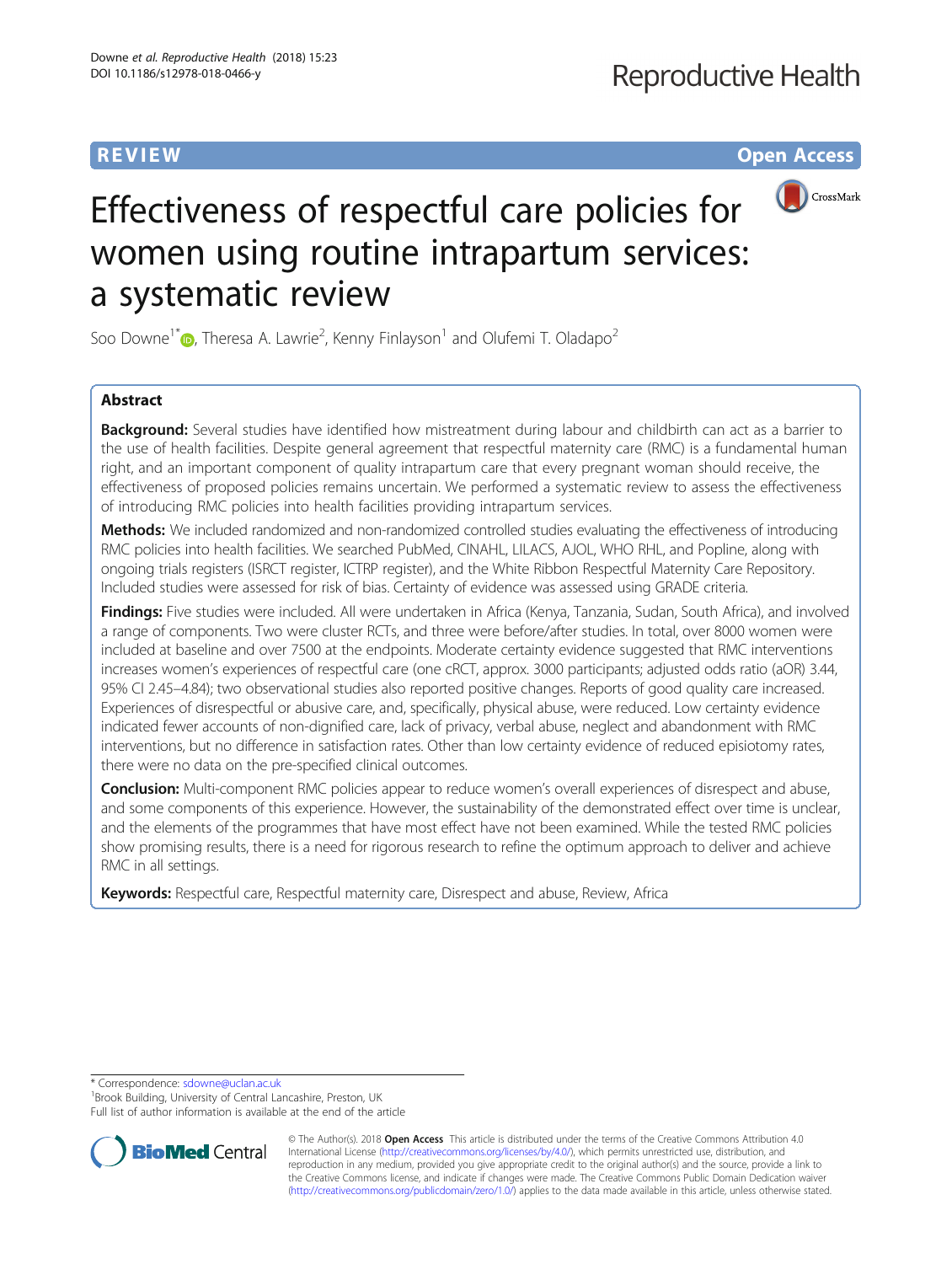# Plain English summary

There have been increasing reports that some women who use health facilities for childbirth experience disrespectful or even abusive care. This may be due to an increase in incidence, or to an increase in recognition. Policies to increase respectful maternity care (RMC) may, in theory, improve women's experiences, and health outcomes, but this has not yet been demonstrated in formal studies. We looked for research studies that compared the introduction of RMC policies with the usual way of doing maternity care in that setting. We included papers in any language, and any year, listed in six databases, as well as looking at registers of on-going studies. Five studies met our inclusion criteria.

All took place in Africa. All were published between 2007 and 2017. Two were cluster-randomized trials, and three were before/after studies.

Using criteria to assess our certainty in the results of each study ('GRADE' criteria), we were moderately certain about findings that the policies increased women's experiences of good quality care and of respectful care, and that they reduced physical abuse and disrespectful or abusive behaviours by staff. Evidence of reductions in nondignified care, lack of privacy, verbal abuse, neglect and abandonment was of low certainty. There did not appear to be any difference in reports of satisfaction, but this finding was also of low certainty. The only clinical outcome reported was episiotomy rates, which were reduced, but, again, this finding was of low certainty.

We concluded that policies with multiple components to increase RMC do seem to work, by reducing women's experiences of disrespect and abuse overall, as well as reducing some components of this experience. Policies and further research to increase RMC in different settings are recommended.

# Background

The requirement to uphold, protect, and fulfill human rights obligations at all levels of government, society, and health and maternity care systems is clear [[1](#page-11-0)]. Despite this, there have been rising levels of reports of disrespect and abuse in maternity care, and, specifically, in institutional settings [\[2](#page-11-0)–[5](#page-11-0)]. This may be due to an increase in incidence, or to an increase in recognition. Women's experiences of such treatment has been linked to reduced use of maternity care provision, [\[3](#page-11-0), [4,](#page-11-0) [6,](#page-11-0) [7](#page-12-0)], and may lead them to discourage other women from seeking care [\[6](#page-11-0)]. In some countries, experiences of non-consented invasive procedures occurring routinely during birth (termed 'obstetric' violence, but perpetrated by a range of care providers) have resulted in legislative changes designed to marginalize and eliminate such practices [\[8](#page-12-0)].

It is widely acknowledged at the policy level that all women should have the right to respectful, dignified care during labour and childbirth [\[9](#page-12-0)]. Promoting respectful maternal care (RMC) has been recognized as an important component of strategies to improve utilization and quality of maternity care [\[10](#page-12-0)].

In response to awareness of the overt abuse of women and neonates in some maternity care settings, and to the obligations to protect, respect and uphold human rights, initiatives have been enacted at all levels in some settings, from the legislature, to the direct interface between childbearing women and neonates, and caregivers. As an example of how the agenda has changed over the last 10 years, the White Ribbon Alliance have shifted from a focus on maternal mortality as a clinical phenomenon that requires structural solutions (increased skilled birth attendance, institutional births, and access to emergency obstetric care, for instance), to framing policies and practices to reduce maternal deaths within a more nuanced approach, that includes a Respectful Maternity Care Charter alongside existing responses [\[11](#page-12-0)]. In 2014, the WHO published a statement calling for the elimination of disrespect and abuse during facilitybased childbirth [[12\]](#page-12-0). As a consequence of this focus, in 2016 the WHO prioritized a question for its 2018 intrapartum care guideline on the effects of polices to increase RMC [[13\]](#page-12-0).

Policies and initiatives in this broad area tend to be framed in three different (though sometimes overlapping) categories: 'humanised' care', 'respectful' care, and care based on human rights. Studies of humanised care often focus on the reduction of unnecessary, uncon-sented interventions, and increasing midwifery care [\[14](#page-12-0)]. Care based on human rights principles is focused more upstream, at access issues, or equity concerns [\[15\]](#page-12-0). In contrast to both of these approaches, respectful maternity care is more centrally focused on staff values, attitudes, and behaviors, as a vehicle for changing disrespectful and abusive practices in encounters with women and their families [\[11\]](#page-12-0). Interventions can be experienced as either positive or negative, but disrespectful and/or abusive staff attitudes and behaviours are likely to lead to traumatic experiences [[16\]](#page-12-0).

Audits and evaluations of RMC initiatives designed to change adverse attitudes and behaviours are promising [[17\]](#page-12-0). Given the growing attention on this area, and the need for effective implementation strategies, it is now very timely to establish what works in this area, and to identify the important knowledge gaps that still remain. This paper reports on the effectiveness review undertaken during the WHO's recent intrapartum care guideline development process to assess the current state of knowledge in this area as the basis for the guideline recommendation  $[13]$  $[13]$  $[13]$ . The aim of this review was, therefore, to establish the effectiveness of the introduction of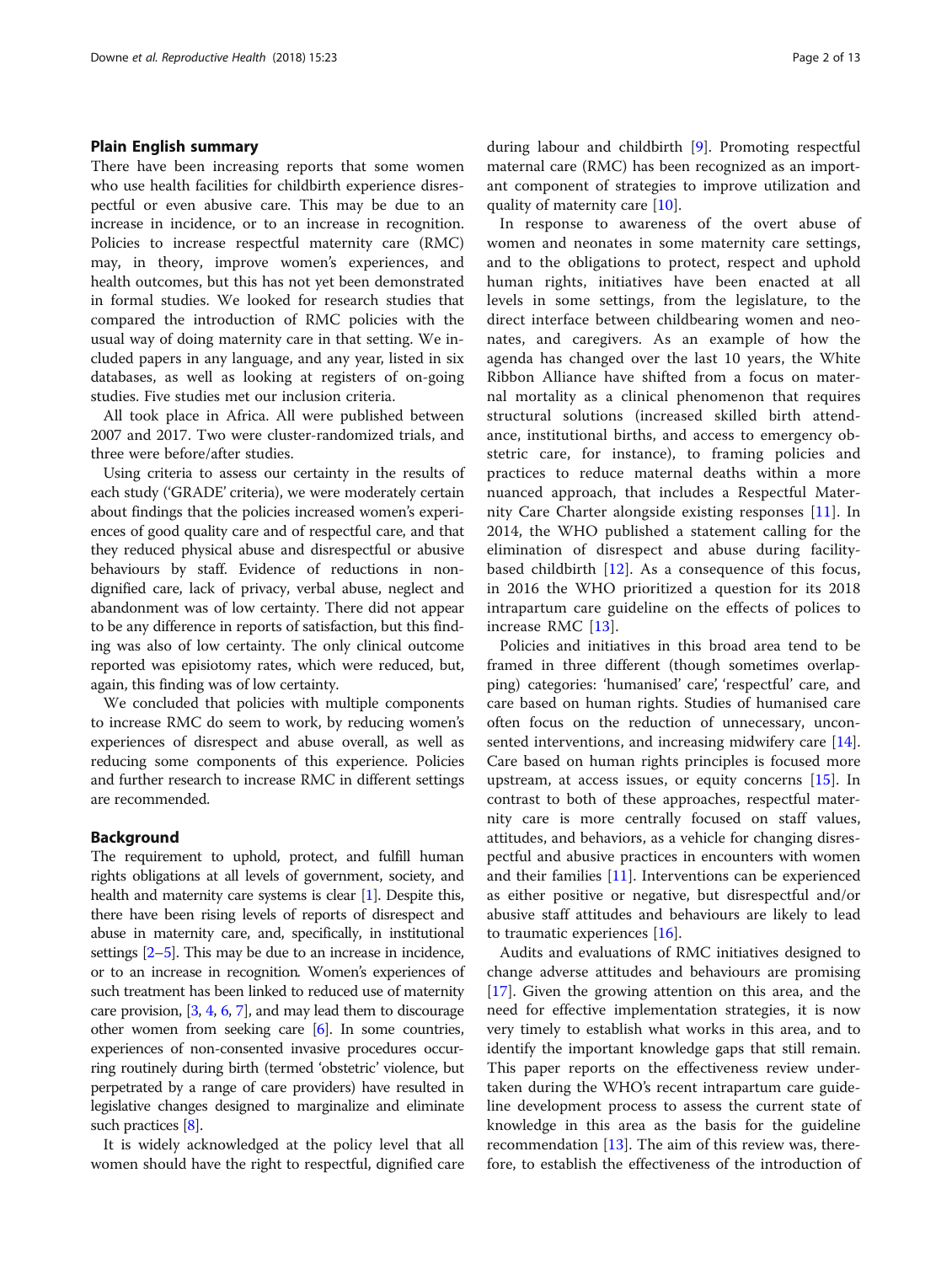a policy of RMC versus usual care with no RMC policy for women using routine intrapartum services.

# Review methods

We conducted this review in accordance with the Preferred Reporting Items for Systematic Reviews and Meta-Analyses (PRISMA) guidelines, and followed a protocol (available from the authors).

# Types of studies

Randomized and non-randomized controlled studies evaluating the effectiveness of introducing RMC policies into health facilities were considered for inclusion. Inclusion and exclusion criteria are given in Table 1.

# Types of participants

The review included interventions that had been applied broadly across a service and/or local community to improve RMC for all women, rather than interventions that were specifically tailored to address the needs of particular groups of women. Although women from marginalized groups (and their families) in all settings are more likely to be subject to disrespectful and/or abusive attitudes and behaviours from staff [\[18](#page-12-0)], policies designed to improve RMC for all women are likely to have the greatest impact on those who are currently most exposed to adverse attitudes and behaviours.

There is a growing interest in respectful care for the newborn. This is an important area of concern, but it was not addressed in the current review, as the focus was on healthy women using facilities for intrapartum care.

#### Table 1 Study inclusion and exclusion criteria

Inclusion criteria

Controlled studies in any language or conducted at any date were included when:

- The intervention was primarily or partially designed to increase respectful care/decrease D&A (overall, and/or the following components; privacy/dignity/non-consented care/verbal abuse/ physical abuse/abandonment/detention)
- The intervention was designed to impact on the intrapartum period
- The participants included women using standard intrapartum care
- Studies included a control group of any kind (RCTs, case-control or case-matched, observational longitudinal pre-post)

#### Exclusion criteria

Uncontrolled studies and studies where the following was the primary focus were excluded, unless respectful care was explicitly stated to be the mechanism of effect for the change:

- The intervention is primarily designed to decrease specific intrapartum interventions
- Studies designed primarily to increase the right to access to, or equity in, maternity care
- Studies designed to improve one specific aspect of care (such as companionship or communication)

Policies designed to increase respectful care or its components for specific sub-groups of women using intrapartum care specifically tailored to their needs

# Types of interventions

Studies on interventions to increase RMC for women defined as staff attitudes and behaviours that respect women's basic dignity, privacy, and autonomy, the right to consent, and the right not to be exposed to verbal or physical abuse, neglect, or detention, were included.

Although the review focuses on the immediate experience of respectful or disrespectful care as a result of staff attitudes and/or behaviours, the review team recognize that the factors precipitating such behaviours may include health system failures, including gender inequalities, bullying hierarchies, and lack of pay, resources, and development opportunities.

# Types of outcomes

The outcomes that were most likely to be improved by an effective RMC policy were agreed by the Steering Group, and the Guideline Development Group for the WHO intrapartum care guideline. These outcomes are set out in Table 2. This review is focused on quantitative data. A parallel review was also undertaken for the guideline reports on qualitative findings in this area [[19](#page-12-0)].

## Search strategy

#### Databases and other sources

PubMed, CINAHL, Lilacs, AJOL, WHO RHL, and Popline were searched, along with ongoing trials registers (ISRCT register, ICTRP register), and the White Ribbon Respectful Maternity Care Repository (that collects items relevant to respectful care or disrespect and abuse from around the world, including audits, service evaluations, and formal research). We also included regular AMDD monthly RMC updates, as they were issued.

Zetoc alerts were set up for relevant journal contents pages as they were published.

References for all papers reviewed at the full text stage were backchained to ensure that no earlier relevant studies had been missed.

Table 2 Review outcomes Maternal outcomes Birth experience (self-reported or observed), including experience of respectful care, maternal satisfaction, sense of control, rating of birth experience, and psychological health Experiences of mistreatment (self-reported or observed), including abuse, disrespect, neglect, stigma, discrimination, poor communication or other forms Mode of birth Length of labour Use of pain relief Perineal/vaginal trauma Fetal /Neonatal outcomes

Perinatal hypoxia-ischaemia Perinatal mortality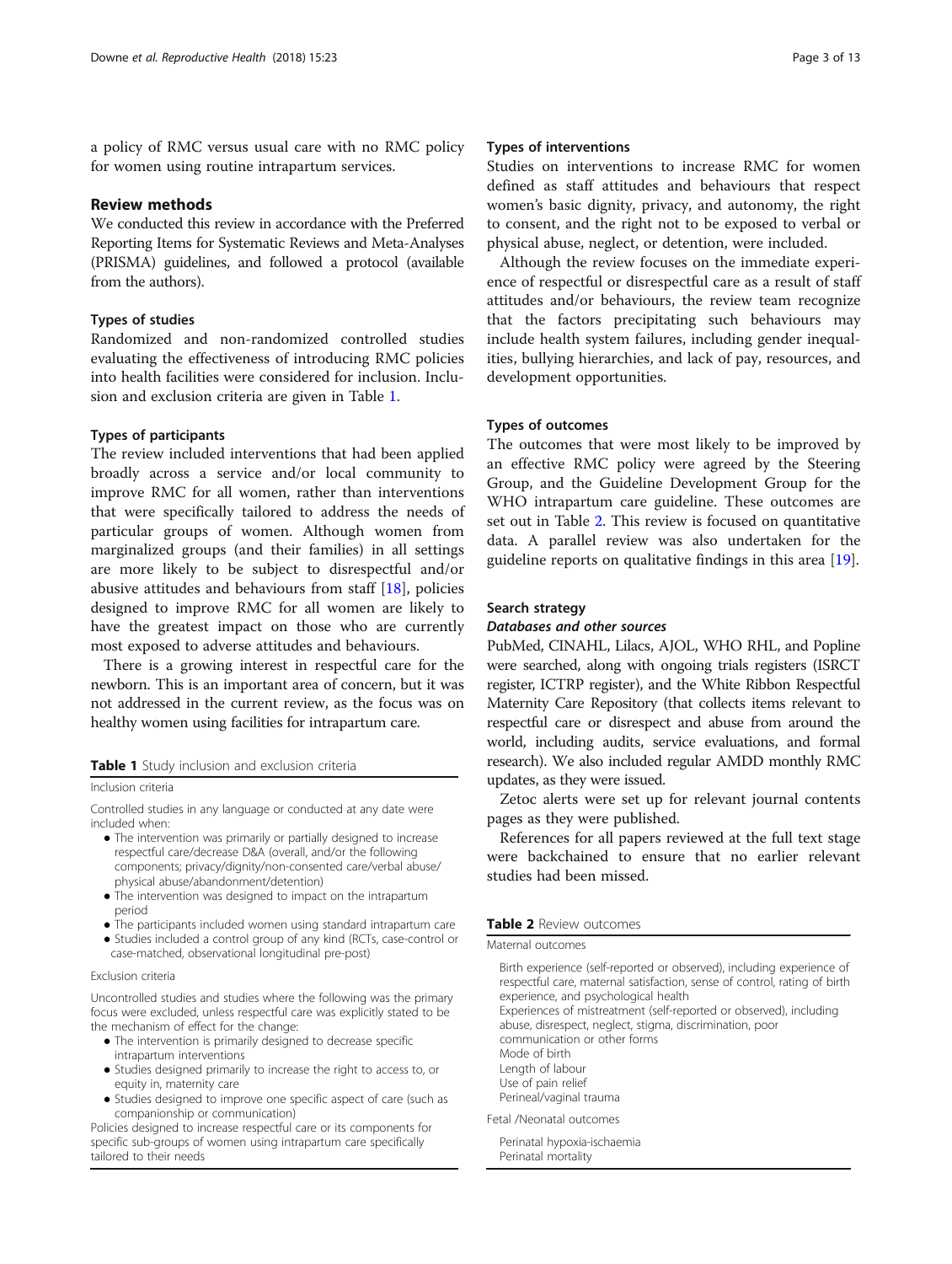# Search terms

The terminology in this subject area is not always captured in MeSH terms, and some of the databases (for example Lilacs and AJOL) require keyword searches rather than complex Boolean chains. The searches were therefore modified to take account of these constraints. The approach was to use simple search strings to generate large numbers of hits, and then to screen the hits carefully to check for inclusion.

The searches were all carried out between July 26th and 28th 2017. Table 3 provides the search terms used by database, and the resulting hits. All searches were undertaken by SD. Inclusion was agreed by SD, KF, and OTO by consensus.

# Quality assessment

Risk of bias assessment for each study was undertaken using the Cochrane Risk of Bias tool [\[20](#page-12-0)]. The grading

Table 3 Search terms used by database, and hits obtained

| Database      | Terms                                                                                                                                                                                                                                                                                                                                                                                                                                                                                                                                                                                                                                                                                                                                                  | Date<br>searched  | Hits         |
|---------------|--------------------------------------------------------------------------------------------------------------------------------------------------------------------------------------------------------------------------------------------------------------------------------------------------------------------------------------------------------------------------------------------------------------------------------------------------------------------------------------------------------------------------------------------------------------------------------------------------------------------------------------------------------------------------------------------------------------------------------------------------------|-------------------|--------------|
| Pubmed        | ((maternity[All Fields] OR "labor, obstetric"<br>[MeSH Terms] OR ("labor"[All Fields] AND<br>"obstetric"[All Fields]) OR "obstetric labor"<br>[All Fields]) OR intrapartum[All Fields]<br>OR ("delivery, obstetric"[MeSH Terms]<br>OR ("delivery"[All Fields] AND "obstetric"<br>[All Fields]) OR "obstetric delivery"[All Fields])<br>OR intranatal[All Fields]) AND (("policy"[MeSH<br>Terms] OR "policy"[All Fields]) OR program\$[All<br>Fields] OR ("intervention"[All Fields]) AND<br>(\$respect[All Fields] OR dignity[All Fields]<br>OR consent[All Fields] OR priva\$[All Fields]<br>OR rights[All Fields] OR confidential[All Fields]<br>OR equity[All Fields] OR humanis\$[All Fields]<br>OR "abuse"[All Fields]) OR violen\$[All Fields])) | 26th July<br>2017 | 867          |
| Cinhal        | (matern* or labour or birth or intrapartum<br>or intranatal) AND (*respect OR digni* OR<br>consent OR priva* OR rights OR confidential<br>OR equity OR humanis* OR "abuse" OR violen*)<br>AND (policy OR program* or intervention)<br>Limiters - Peer Reviewed; Research Article;<br>Exclude MEDLINE records; Human Search<br>modes - Boolean/Phrase                                                                                                                                                                                                                                                                                                                                                                                                   | 27th July<br>2017 | 358          |
| Lilacs        | tw:(tw:((tw:(maternity OR labour OR birth OR<br>intrapartum OR intranatal)) AND (tw:(respect<br>OR digni* OR consent OR priva* OR rights OR<br>confidential OR equity OR humanis* OR "abuse"<br>OR violen*)) AND (tw:(policy OR program* OR<br>intervention)) AND (tw:(research OR randomised<br>OR case-control OR before-after OR trial)) AND<br>(instance:"regional") AND (instance:"regional")<br>AND (instance:"regional")) AND (instance:"regional"))<br>AND (instance:"regional") AND (db:("LILACS"))                                                                                                                                                                                                                                           | 27th July<br>2017 | 184          |
| AJoL          | Respectful care                                                                                                                                                                                                                                                                                                                                                                                                                                                                                                                                                                                                                                                                                                                                        | 28th July<br>2017 | 21           |
| RHI           | Respectful care/respect                                                                                                                                                                                                                                                                                                                                                                                                                                                                                                                                                                                                                                                                                                                                | 28th July<br>2017 | 0/32         |
| Popline       | respectful care; filtered by research report                                                                                                                                                                                                                                                                                                                                                                                                                                                                                                                                                                                                                                                                                                           | 28th July<br>2017 | 47           |
| <b>ISRCTN</b> | Respectful care/disrespect                                                                                                                                                                                                                                                                                                                                                                                                                                                                                                                                                                                                                                                                                                                             | 28th July<br>2017 | 7/1          |
| <b>ICTRP</b>  | Respect AND birth/respect AND<br>labor/respect AND delivery                                                                                                                                                                                                                                                                                                                                                                                                                                                                                                                                                                                                                                                                                            | 28th July<br>2017 | 36/<br>13/92 |

of the certainty of evidence was agreed by consensus between two authors (SD and TAL).

# Analysis

There was considerable heterogeneity in the methods applied by available studies on this topic as they did not use standard outcomes to measure respectful care or its components. Data were therefore not pooled or summarized, but reported descriptively, using the measures as reported by the primary study authors. GRADE criteria were applied to indicate the degree of certainty in the findings for each outcome assessed [\[21\]](#page-12-0). The assessment was based on consensus between two authors (SD and TAL).

## Results

#### Characteristics of included studies

Of 642 hits, five studies were included (six papers) [[22](#page-12-0)–[27](#page-12-0)] (see Fig. [1](#page-4-0) for the PRISMA flow chart). The characteristics of the included studies are given in Table [4](#page-5-0).

All the included studies were undertaken in Africa (Kenya, Tanzania (2), Sudan, South Africa). The publication date range was 2007–2017. Two were cluster RCTs  $(c-RCTs)$   $[22, 23]$  $[22, 23]$  $[22, 23]$  $[22, 23]$ , (one with only two sites, and one with 10 sites), and three were before/after studies (four reports) [\[24](#page-12-0)–[27\]](#page-12-0). The risk of bias assessment of all included studies revealed problems with allocation concealment, and, in most studies, with use of selfreport measures alone (though this was appropriate for the outcomes that depend on women's accounts of their views and experiences). Only one study [[23](#page-12-0)] reported undertaking an a priori power calculation, though most used statistical techniques to correct findings for possible known biasing factors. Reasons for the risk of bias judgments for each study are given in Table [5.](#page-6-0)

The types of components included in the intervention packages were highly heterogeneous. They included training in values and attitudes transformation; communication skills training; setting up quality improvement teams; disrespect and abuse monitoring; staff mentorship; improving privacy in wards (for example, with curtains or partitions between beds); improving staff conditions (for example, by providing tea for those on-shift); maternity open days; community workshops; mediation/alternative dispute resolution; counseling community members who have experienced disrespect and abuse; making provision for complaints; and educating women on their rights. One intervention was focused on companionship in labour, with an emphasis on empathic, respectful care [\[22\]](#page-12-0), and one was focused on a communication-building package with staff [\[27\]](#page-12-0). The characteristics of usual care were not reported in any of the studies.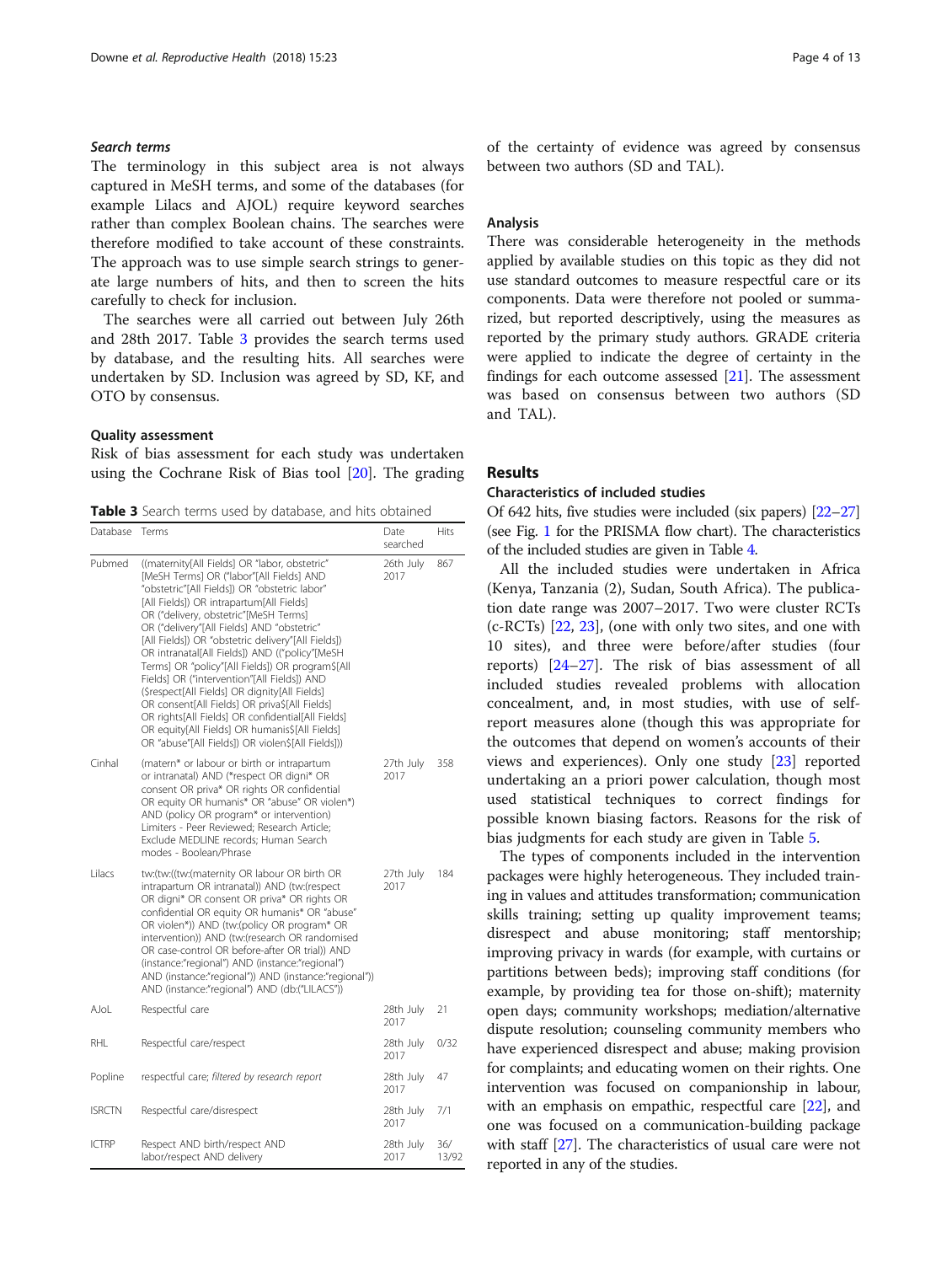<span id="page-4-0"></span>

Timing of data collection ranged from direct observations of events as they happened, to follow up interviews with women at around 6 weeks after their births.

Study participants in all included studies were women utilizing facilities for intrapartum care. The total number of women involved across all included studies was around 8000 at baseline, and around 7500 at follow up (these were usually not the same women). In terms of staff, only two studies included data [[24,](#page-12-0) [27\]](#page-12-0), resulting in a total of 170 interviews at baseline, and 160 at follow up. Some of these were likely to be the same respondents at both time points.

All the studies reported on aspects of disrespectful or respectful maternity care. In all studies, this included women's self-report; however, in two studies [[24,](#page-12-0) [26\]](#page-12-0) data were also obtained from researcher observation of practice. Apart from findings on rates of episiotomy from one paper [[22](#page-12-0)] none of the other studies assessed the pre-stated clinical outcomes. Data from the included studies were not pooled due to differences in the study design and in how the outcomes were defined and reported across studies. Because data on most outcomes were relatively sparse and all of the studies were at unclear or high risk of bias, the certainty of findings was downgraded.

# Findings

The findings are reported in three broad groups: Positive birth experiences, experience of mistreatment, and clinical outcomes.

# Positive birth experiences

We found moderate certainty evidence that implementation of a policy of RMC is more likely to result in women reporting that the care they received was respectful (one cRCT, approx. 3000 participants (exact numbers) not stated); adjusted odds ratio (aOR) 3.44, 95% CI 2.45–4.84) [[23\]](#page-12-0); two observational studies, one reporting a change from 0% to 22.8% 'excellent' respectful care, and the other from 89.7% to 94.7% of women reporting experiences of respectful care in the post- and preintervention groups, respectively [[25](#page-12-0), [27](#page-12-0)].

This was reflected in accounts of good quality care overall (one cRCT, approx. 3000 participants; aOR 6.19, 95% CI 4.29–8.94)  $[23]$  $[23]$ , and in observational studies, but not in the proportion of women reporting being very satisfied with care, though this latter finding is based on low certainty evidence (one cRCT; aOR 0.98, 95% CI 0.91–1.06) [[23\]](#page-12-0), and one observational study (satisfaction 75.8% in the RMC group and 12.9% in the control group) [\[25\]](#page-12-0).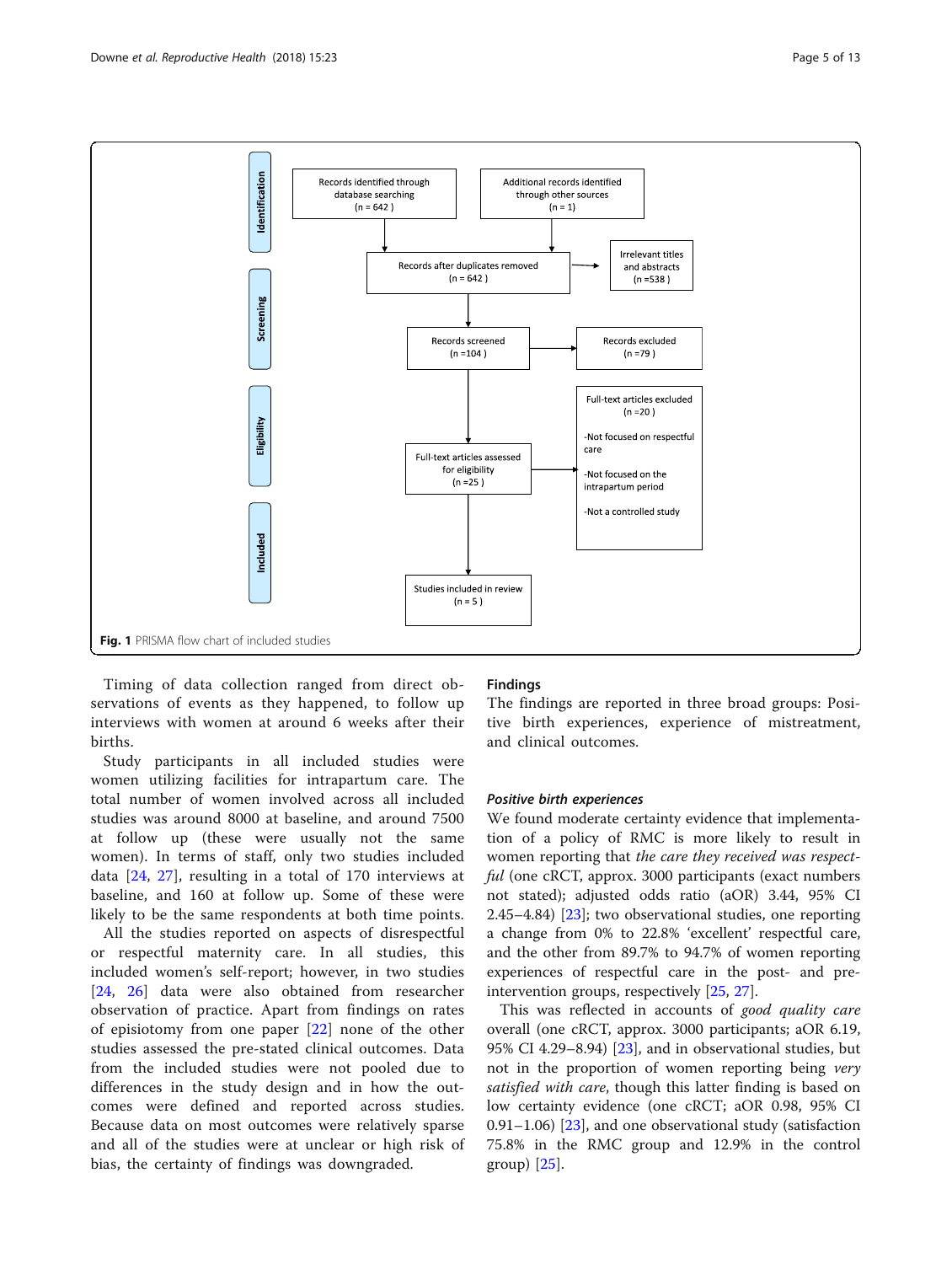<span id="page-5-0"></span>Table 4 Characteristics of included studies

| Study                                    | Details                                                                                                                                                                                                                                                                                                                                                                                                                                                                                                                                                                                                                                                                                                                                                                                                                                                                                                                                                                                                                                                                                                                                                                                                                                                                                                                                                                                                                                                                                                                                                                                                                                                                                                                                                                                                                                                                                                                                                                                                                                                                                                                                                                                                                                                                                                                                                                                                                                                                                                                                                                                                                                                                                                                                                                                                                                                                                            | Study                                                             | Details                                                                                                                                                                                                                                                                                                                                                                                                                                                                                                                                                                                                                                                                                                                                                                                                                                                                                                          |
|------------------------------------------|----------------------------------------------------------------------------------------------------------------------------------------------------------------------------------------------------------------------------------------------------------------------------------------------------------------------------------------------------------------------------------------------------------------------------------------------------------------------------------------------------------------------------------------------------------------------------------------------------------------------------------------------------------------------------------------------------------------------------------------------------------------------------------------------------------------------------------------------------------------------------------------------------------------------------------------------------------------------------------------------------------------------------------------------------------------------------------------------------------------------------------------------------------------------------------------------------------------------------------------------------------------------------------------------------------------------------------------------------------------------------------------------------------------------------------------------------------------------------------------------------------------------------------------------------------------------------------------------------------------------------------------------------------------------------------------------------------------------------------------------------------------------------------------------------------------------------------------------------------------------------------------------------------------------------------------------------------------------------------------------------------------------------------------------------------------------------------------------------------------------------------------------------------------------------------------------------------------------------------------------------------------------------------------------------------------------------------------------------------------------------------------------------------------------------------------------------------------------------------------------------------------------------------------------------------------------------------------------------------------------------------------------------------------------------------------------------------------------------------------------------------------------------------------------------------------------------------------------------------------------------------------------------|-------------------------------------------------------------------|------------------------------------------------------------------------------------------------------------------------------------------------------------------------------------------------------------------------------------------------------------------------------------------------------------------------------------------------------------------------------------------------------------------------------------------------------------------------------------------------------------------------------------------------------------------------------------------------------------------------------------------------------------------------------------------------------------------------------------------------------------------------------------------------------------------------------------------------------------------------------------------------------------------|
| Abuya 2015, Kenya                        | Multicentre pre-post design<br>Participants: Inclusion criteria at both time points: (Postbirth<br>interviews: All women aged 15-45 who had given birth in the<br>previous 24-48 h in the 13 Kenyan facilities taking part in the<br>Heshima project, between Sept 2011 and Jan 2012 (baseline)<br>and Jan and Feb 2014 (endline): Labour observations: All<br>women aged 15-45 in labour in the included facilities/<br>timepoints who gave consent to observation during early<br>labour.<br>Interviews: $N = 641$ (baseline: '50% of all births in the previous<br>48 h') and 728 (endline: 60% of all births in the previous 48 h)<br>Labour observations: $N = 677$ (baseline) and 523 (endline).<br>It isn't clear if some of these are the same women as those<br>who completed surveys, or what % of those eligible agreed<br>to take part.<br>Intervention: Multi-component multi-system change<br>programme designed to train maternity care providers in<br>respectful care, as well as to reduce D&A:<br>· Training in values and attitudes transformation<br>• Set up of quality improvement teams<br>• Caring for carers<br>• D&A monitoring<br>• Mentorship<br>• Maternity open days<br>• Community workshops<br>• Mediation/alternative dispute resolution<br>• Counseling community members who have experienced D&A<br>Control group: (pre-intervention): Usual care (not described)<br>Risk of bias assessment: lack of allocation concealment, lack of<br>blinding, and the possible impact of interventions other than                                                                                                                                                                                                                                                                                                                                                                                                                                                                                                                                                                                                                                                                                                                                                                                                                                                                                                                                                                                                                                                                                                                                                                                                                                                                                                                                                        | Kujawski et al.<br>2017, Tanzania                                 | Cluster random<br>site, approx. 60<br>Participants: (su<br>at endpoint; Ma<br>or over were as<br>facility. N at bas<br>1680/2324 (72.3<br>Intervention (or<br>community and<br>Client Service C<br>mutual respect<br>widely dissemir<br>(6 months). 2) C<br>facility to addre<br>plan-do-act typ<br>of local change<br>privacy, transpa<br>customer satisfa<br>staff, best-practi<br>hospital, counse<br>mutual encoura<br>care (11 month<br>months withou<br>evaluation).<br>Control group:<br>observed chand<br>posting of patie<br>price list, and re<br>Risk of bias asse<br>self-report outco                                                                                                                                                                                                                                                                                                               |
| Ratcliffe et al. 2016<br>(a, b) Tanzania | those specified in the intervention<br>Single centre pre-post design<br>Participants: Baseline (April-Oct 2013) For observations, '<br>women presenting at the registration desk were systematically<br>sampled'. For women's views, every second woman on the<br>postnatal ward at about 3-6 h postnatal systematically<br>sampled for inclusion. 200 direct observations from admission<br>to 2 h postpartum (paper a; reported as 208 in paper b).<br>$N = 2000$ interviews on the postnatal ward (paper a; reported<br>as 1914 in paper b). Subsample of 77 women re-interviewed<br>in their homes 4–6 weeks postnatal (of the 100 who were<br>both observed and interviewed on the postnatal ward<br>(paper a), reported as 70 in some analyses in paper a, and as<br>64 in paper b. Structured interviews with all 50 local maternity<br>providers and administrators; 18 also did in-depth interviews.<br>Post-intervention: 'Every second woman registering at the<br>facility for delivery was selected for observation'. 'Women who<br>had attended an Open BirthDay (OBD) session were selected<br>for observation'. Total observations = 459. Structured<br>community interviews 4-6 weeks postpartum, based on<br>'systematic' selection from the OBD register and those directly<br>observed ( $n = 149$ ). All providers and administrators were<br>interviewed (55/76, 72%).<br>Intervention: a three-part step-wise dissemination and<br>participatory process with local stakeholders from the facility,<br>district community, and national representatives, and a multi-<br>stakeholder working group. Two components were developed.<br>The first (May-Oct 2014) was a series of Open Birth Days<br>(antenatal education, communication, and information<br>sessions for women re birth and what would happen to them<br>in hospital, their rights, what they should bring in, open<br>discussions between attendees and staff to build trust, tours<br>of the hospital, including the complaints department;<br>accompanied by posters of the 'universal rights of<br>childbearing women', translated into Kiswahili and hung on<br>all the wards, notebook copies sent to all staff, and postcard<br>copies given to all women attending the sessions). All 362<br>eligible women during the intervention phase attended an<br>OBD session. The second was a Respectful Care Workshop,<br>held over 6 sessions over 2 days between April and May 2014,<br>and ending with an agreed action plan agreed by each<br>participating group, based on the WHO Health Workers for<br>Change curriculum. 76/88 eligible staff took part, in groups of<br>15-20, including senior staff and administrators (in a separate<br>group to frontline staff).<br>Control: pre-intervention (usual care, not described)<br>Risk of bias assessment: lack of allocation concealment, lack of | Umbeli et al. 2014<br>Sudan<br>Brown et al. 2007,<br>South Africa | Single-centre pr<br>Participants: Bas<br>sample of wom<br>training (2000).<br>(105); 10% samp<br>the training (24<br>Intervention: Tra<br>and data collect<br>childbirth, provi<br>Control: pre-inte<br>Risk of bias asse<br>concealment, se<br>Pilot cluster RCT<br>Participants: site<br>births/month fr<br>radius of Johan<br>and referral unit<br>departments w<br>Baseline: 2090 p<br>2008 (excluding<br>interviewed in I<br>intervention wa<br>Intervention; an<br>companions to<br>promote a mor<br>Introduced to t<br>subsequent to t<br>(see below). It is<br>workshop, and<br>encouraging w<br>pamphlets for s<br>companionship<br>video on birth o<br>recent South Af<br>by the research<br>The research te<br>team every two<br>overcome obsta<br>Control group:<br>to the WHO Re<br>and training to<br>two months in<br>an evidence ba:<br>version, includir<br>demonstration,<br>Risk of bias asse |
|                                          | blinding, and the possible impact of interventions other than<br>those specified in the intervention                                                                                                                                                                                                                                                                                                                                                                                                                                                                                                                                                                                                                                                                                                                                                                                                                                                                                                                                                                                                                                                                                                                                                                                                                                                                                                                                                                                                                                                                                                                                                                                                                                                                                                                                                                                                                                                                                                                                                                                                                                                                                                                                                                                                                                                                                                                                                                                                                                                                                                                                                                                                                                                                                                                                                                                               | Abbreviations: D&A - disrespect and                               | report outcome                                                                                                                                                                                                                                                                                                                                                                                                                                                                                                                                                                                                                                                                                                                                                                                                                                                                                                   |

# Table 4 Characteristics of included studies (Continued)

| tudy                             | Details                                                                                                                                                                                                                                                                                                                                                                                                                                                                                                                                                                                                                                                                                                                                                                                                                                                                                                                                                                                                                                                                                                                                                                                                                                                                                                                                                                                                                                                                                                                                                                                                                                                                                                                                                                                                                                                                                                                                                                                                                                                        |
|----------------------------------|----------------------------------------------------------------------------------------------------------------------------------------------------------------------------------------------------------------------------------------------------------------------------------------------------------------------------------------------------------------------------------------------------------------------------------------------------------------------------------------------------------------------------------------------------------------------------------------------------------------------------------------------------------------------------------------------------------------------------------------------------------------------------------------------------------------------------------------------------------------------------------------------------------------------------------------------------------------------------------------------------------------------------------------------------------------------------------------------------------------------------------------------------------------------------------------------------------------------------------------------------------------------------------------------------------------------------------------------------------------------------------------------------------------------------------------------------------------------------------------------------------------------------------------------------------------------------------------------------------------------------------------------------------------------------------------------------------------------------------------------------------------------------------------------------------------------------------------------------------------------------------------------------------------------------------------------------------------------------------------------------------------------------------------------------------------|
| ujawski et al.<br>017, Tanzania  | Cluster randomized study (two sites, multiple facilities in each<br>site, approx. 60 km apart)<br>Participants: (surveys at baseline: Dec 2011 to May 2012; and<br>at endpoint; March to Sept 2015) Postpartum women aged 15<br>or over were asked to consent to take part as they left the<br>facility. N at baseline = $1388/2085$ (66.6%); n at endpoint =<br>1680/2324 (72.3%).<br>Intervention (one site): 1) Participatory process with multiple<br>community and facility stakeholders, designed to create a                                                                                                                                                                                                                                                                                                                                                                                                                                                                                                                                                                                                                                                                                                                                                                                                                                                                                                                                                                                                                                                                                                                                                                                                                                                                                                                                                                                                                                                                                                                                            |
|                                  | Client Service Charter built on consensus on norms to foster<br>mutual respect and respectful care. The Charter was then<br>widely disseminated in communities and local health facilities<br>(6 months). 2) Quality Improvement process in one local<br>facility to address D&A as a system-level issue. This comprised<br>plan-do-act type cycles with local staff, resulting in a number<br>of local changes such as provision of curtains to ensure<br>privacy, transparency about stock-outs, running continuous<br>customer satisfaction exit surveys, providing tea for on-shift<br>staff, best-practice sharing with other wards and the regional<br>hospital, counselling staff who showed D&A behaviours, and<br>mutual encouragement amongst staff to exhibit respectful<br>care (11 months managed by the research team, then 10<br>months without the research team, prior to formal<br>evaluation).                                                                                                                                                                                                                                                                                                                                                                                                                                                                                                                                                                                                                                                                                                                                                                                                                                                                                                                                                                                                                                                                                                                                              |
|                                  | Control group: usual care (not described). Authors note some<br>observed changes over time in the control site, including<br>posting of patients' rights in the maternity ward, a pharmacy<br>price list, and renovations that increased service user privacy.<br>Risk of bias assessment: Lack of allocation concealment,<br>self-report outcome measures only, only one site in each arm                                                                                                                                                                                                                                                                                                                                                                                                                                                                                                                                                                                                                                                                                                                                                                                                                                                                                                                                                                                                                                                                                                                                                                                                                                                                                                                                                                                                                                                                                                                                                                                                                                                                     |
| Imbeli et al. 2014<br>udan       | Single-centre pre-post design, using structured questionnaires<br>Participants: Baseline: All local health care providers (120); 10%<br>sample of women giving birth in the hospital before the<br>training (2000). Post-intervention: All local health care providers<br>(105); 10% sample of women giving birth in the hospital after<br>the training (2469).<br>Intervention: Training of registrars, house officers, midwives<br>and data collectors on communication skills, support during<br>childbirth, providing information, and empathy.<br>Control: pre-intervention (usual care, not described)<br>Risk of bias assessment: Observational study, lack of allocation<br>concealment, self-report outcome measures only                                                                                                                                                                                                                                                                                                                                                                                                                                                                                                                                                                                                                                                                                                                                                                                                                                                                                                                                                                                                                                                                                                                                                                                                                                                                                                                             |
| rown et al. 2007,<br>outh Africa | Pilot cluster RCT (10 hospitals, randomized 5:5)<br>Participants: sites were selected if they had more than 80<br>births/month from a list of maternity sites within a 200 km<br>radius of Johannesburg. They included community, district,<br>and referral units. Those linked to university academic<br>departments were excluded.<br>Baseline: 2090 postnatal women were interviewed from Oct<br>2008 (excluding those with elective CS). 2058 postnatal were<br>interviewed in December 2009, 8 months after the<br>intervention was introduced.<br>Intervention; an educational intervention to promote childbirth<br>companions to improve clinical outcomes and quality of care and<br>promote a more woman-friendly service.<br>Introduced to the 5 randomised sites in the two months<br>subsequent to the introduction of the WHO RHL facilities<br>(see below). It included an interactive workbook for use in a<br>workshop, and the workshop itself; posters and banners<br>encouraging women to bring in a companion; illustrated<br>pamphlets for staff and pregnant women to show how<br>companionship could be promoted locally; a magazine style<br>video on birth companionship including interviews with<br>recent South African mothers and with staff. Encouragement<br>by the research team for senior staff to attend the workshop.<br>The research team ran the workshop. Visits by the research<br>team every two weeks to discuss progress, and how to<br>overcome obstacles.<br>Control group: usual care plus: All 10 sites were given access<br>to the WHO Reproductive Health Library, computer hardware,<br>and training to promote evidence based information (over<br>two months in 1999). The 5 control hospitals were also given<br>an evidence based intervention to promote external cephalic<br>version, including a lecture, group discussion, a video<br>demonstration, and an invitation to attend training in ECV<br>Risk of bias assessment: Lack of allocation concealment, self-<br>report outcome measures only |

abbreviations: RCT – randomized controlled trial; CS – caesarean section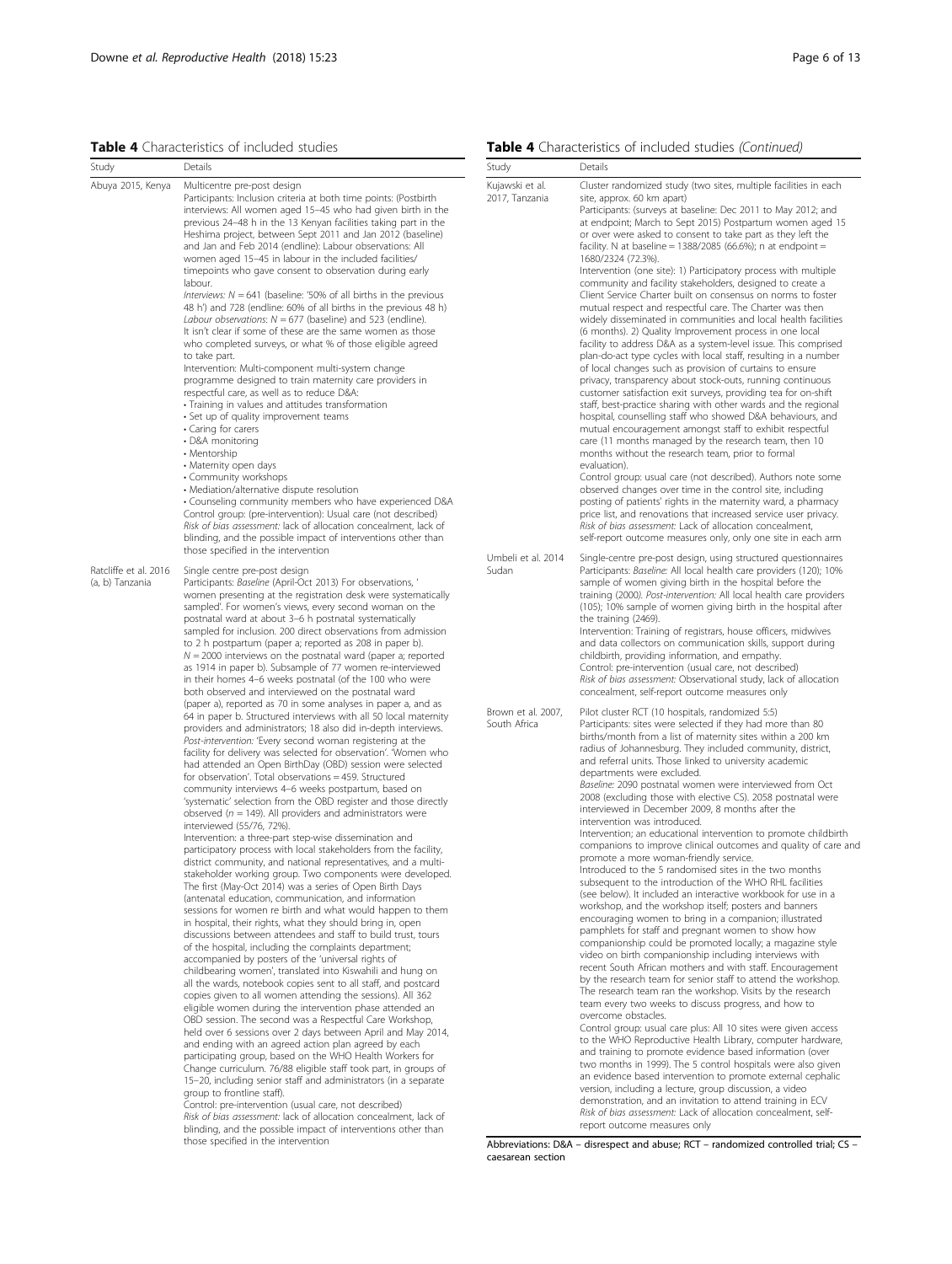| ١<br>ì<br>١<br>ļ        |
|-------------------------|
| $\frac{1}{4}$           |
|                         |
| המה הה מה<br> <br> <br> |
| <b>SSS</b>              |
| Ì                       |
| $\frac{1}{2}$<br>I<br>I |
| $\frac{1}{2}$           |
| I<br>Ì                  |
|                         |

Table 5 Risk of bias, GRADE assessment, and evidence profit<br>Population: Healthy women during childbirth<br>Septing: Might provide a diffusion of Africa, Kenya, Sudan)<br>Intervion: Policy to improve respectful care/reduce disres Intervention: Policy to improve respectful care/reduce disrespect and abuse Setting: Maternity, Labour wards (Tanzania, S Africa, Kenya, Sudan) Population: Healthy women during childbirth Control: Usual practice

<span id="page-6-0"></span>

|                                                                    |                                                | Data source: all data are from self-report unless specified otherwise; Publication bias could not be assessed due to few included studies |               |                          |                                                               |                                                              |                                                                          |                                                                                                                                                                                                                                                                                                   |                                                                            |
|--------------------------------------------------------------------|------------------------------------------------|-------------------------------------------------------------------------------------------------------------------------------------------|---------------|--------------------------|---------------------------------------------------------------|--------------------------------------------------------------|--------------------------------------------------------------------------|---------------------------------------------------------------------------------------------------------------------------------------------------------------------------------------------------------------------------------------------------------------------------------------------------|----------------------------------------------------------------------------|
| Outcome                                                            | Quality assessment                             |                                                                                                                                           |               |                          |                                                               | participants<br>No of                                        |                                                                          | A single pooled estimate<br>Relative effect                                                                                                                                                                                                                                                       | Certainty<br>(GRADE)                                                       |
|                                                                    | Design [studyrefs]                             | Risk of bias <sup>1</sup>                                                                                                                 | Inconsistency | Indirectness Imprecision |                                                               | RMC policy                                                   | Usual care                                                               | the evidence was provided<br>is not available and only<br>a narrative synthesis of<br>in the review                                                                                                                                                                                               |                                                                            |
| Birth experience                                                   |                                                |                                                                                                                                           |               |                          |                                                               |                                                              |                                                                          |                                                                                                                                                                                                                                                                                                   |                                                                            |
| Respectful care                                                    | Two observational<br>One cRCT [23]<br>[25, 27] | only; other data from<br>observational studies<br>Serious: cRCT 2 arms                                                                    | Not serious   | Not serious Not serious  |                                                               | (observational)<br>149 and 2469<br>2983 (total n<br>for RCT) | (observational)<br>2983 (total n<br>70 and 2000<br>for RCT)              | Effect estimate for the<br>vs 89.7% in the other<br>ratings of 'respect' in<br>CRCT was aOR 3.44<br>vs 0% in one study<br>Both observational<br>studies had higher<br>RMC arms (22.8%<br>$(2.45 - 4.84)$<br>and 94.7%<br>study)                                                                   | Due to risk of<br>MODERATE<br>$\theta \theta \theta$<br>bias               |
| (very satisfied<br>with delivery)<br>Satisfaction                  | One observational<br>One cRCT [23]<br>$[25]$   | were from observational<br>arms only; other data<br>Serious: cRCT had 2<br>study                                                          | Not serious   | Not serious              | the two studies<br>wide range of<br>effect across<br>Serious: | (observational)<br>2983 (total n<br>for RCT)<br>149          | (observational)<br>2983 (total n<br>for RCT)<br>$\overline{\mathcal{R}}$ | study showed higher<br>satisfaction with RMC<br>(75.8%) than control<br>aOR 0.98 (0.91-1.06)<br>The effect estimate<br>The observational<br>for the cRCT was<br>(12.9%)                                                                                                                           | Due to risk of<br>inconsistency<br>bias and<br>$\theta\theta\theta$<br>LOW |
| of care (rated<br>Good quality<br>excellent)<br>good or            | One observational<br>One cRCT [23]<br>$[25]$   | were from an observational<br>arms only; other data<br>Serious: cRCT had 2<br>study                                                       | Not serious   | Not serious              | Not serious                                                   | 2983 (total n for RCT)<br>149 (observational)                | (observational)<br>2983 (total n<br>for RCT)<br>R                        | 2.9% in RMC and control<br>reporting this outcome<br>for the cRCT was aOR<br>6.19 (4.29-8.94). The<br>The effect estimate<br>also showed higher<br>observational study<br>rating of quality of<br>care with 63.1% vs                                                                              | Due to risk of<br>MODERATE<br>$\theta\theta\theta$<br>bias                 |
| Experience of mistreatment<br>Any disrespectful<br>or abusive care | Two observational<br>One cRCT [23]<br>[25, 26] | only; other data were from<br>Serious: cRCT had 2 arms<br>observational studies                                                           | Not serious   | Not serious              | Not serious                                                   | 2983 (total n for RCT)<br>(observational)<br>149 and 728     | (observational)<br>2983 (total n<br>64 and 641<br>for RCT)               | 20.1% for RMC/control.<br>had similar reductions<br>one from 70% to 18%;<br>Effect estimate for the<br><b>CRCT aOR 0.34 (95% CI</b><br>Observational studies<br>and rates of 13.2% vs<br>15.8%; RMC/ control).<br>$0.21 - 0.58$ ) (3.2% vs<br>aOR of 0.6 (95% CI<br>the other with<br>$0.4 - 0.8$ | Due to risk of<br>MODERATE<br>€€€€<br>bias                                 |

 $\theta$ 

Non-consent Serious: Not serious Serious: 523 and 459 677 and 208 ⊕⊝⊝⊝

Not serious Serious:

Serious:

Non-consent

677 and 208

523 and 459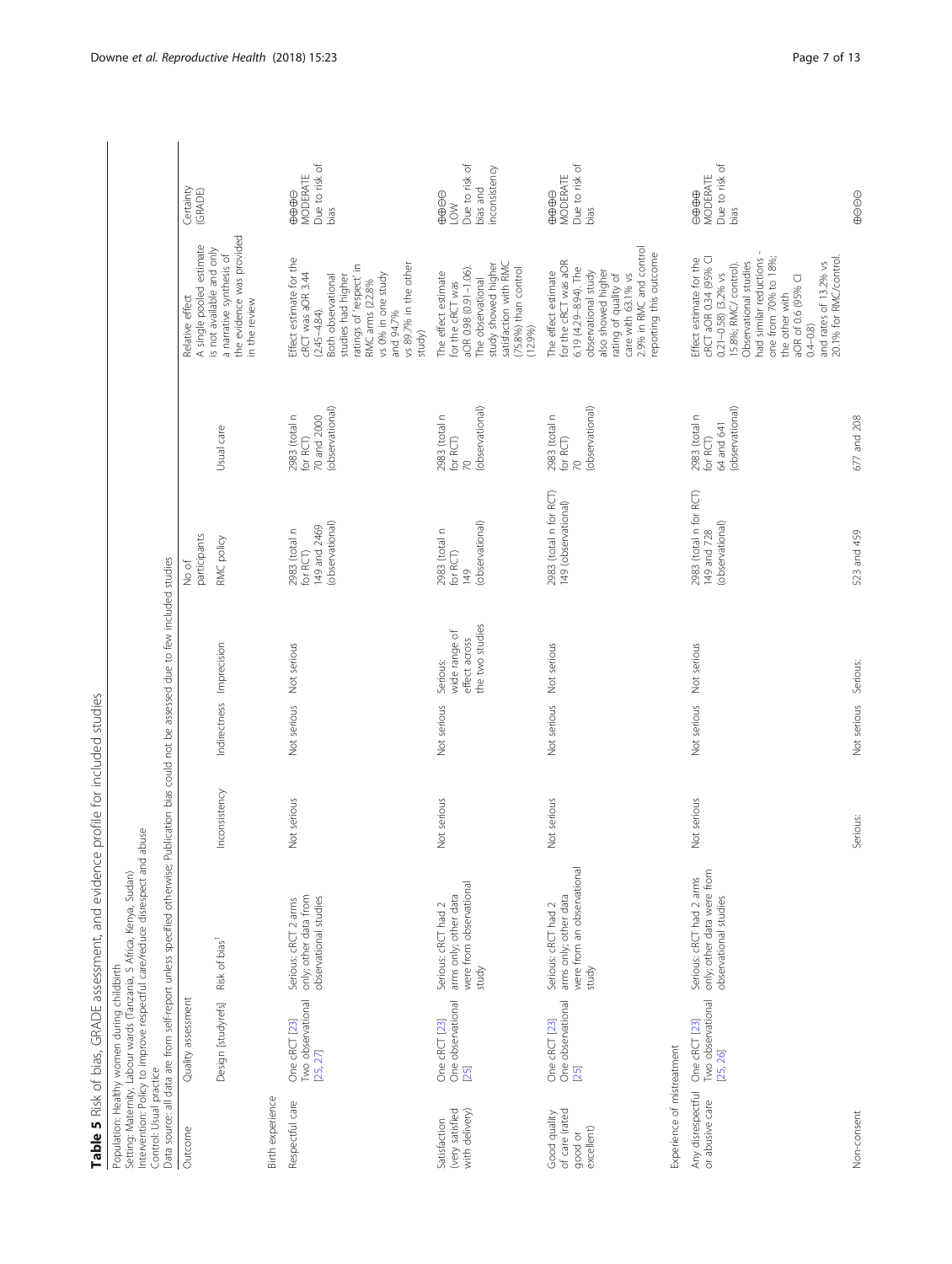| 5<br>١<br>J              |
|--------------------------|
|                          |
|                          |
|                          |
| j<br>ζ                   |
|                          |
|                          |
|                          |
|                          |
|                          |
|                          |
|                          |
|                          |
|                          |
| ļ                        |
| $\frac{1}{2}$            |
|                          |
|                          |
| í                        |
|                          |
| an an an un seate        |
| ļ                        |
|                          |
|                          |
|                          |
| $\overline{\phantom{a}}$ |
| $\frac{1}{2}$<br>ī       |
| ļ                        |
|                          |
|                          |
|                          |
|                          |
| )<br>)                   |
|                          |
| j                        |
| J<br>I                   |
| ١<br>l                   |
| l<br>١                   |
| I<br>1                   |
| l                        |
| d                        |
| í                        |
|                          |
| j<br>j                   |
| j                        |
| ı                        |
| )<br>J                   |
| I                        |
| í                        |
| í                        |

Table 5 Risk of bias, GRADE assessment, and evidence profit<br>Population: Healthy women during childbir.<br>Septing: Market women during childbir.<br>Interview Policy to improve respectful care/reduce disrespect and abuse<br>Control: Setting: Maternity, Labour wards (Tanzania, S Africa, Kenya, Sudan) Population: Healthy women during childbirth

Intervention: Policy to improve respectful care/reduce disrespect and abuse

Control: Usual practice

|                                     |                                                                                    | Data source: all data are from self-report unless specified otherwise; Publication bias could not be assessed due to few included studies |                                                                                                                          |             |                                                                                        |                                                                                                                                                                                                                                         |                                                                                                                                                                                                                                               |                                                                                                                                                                                                                                                                                                                                                                                        |                                                                                          |
|-------------------------------------|------------------------------------------------------------------------------------|-------------------------------------------------------------------------------------------------------------------------------------------|--------------------------------------------------------------------------------------------------------------------------|-------------|----------------------------------------------------------------------------------------|-----------------------------------------------------------------------------------------------------------------------------------------------------------------------------------------------------------------------------------------|-----------------------------------------------------------------------------------------------------------------------------------------------------------------------------------------------------------------------------------------------|----------------------------------------------------------------------------------------------------------------------------------------------------------------------------------------------------------------------------------------------------------------------------------------------------------------------------------------------------------------------------------------|------------------------------------------------------------------------------------------|
|                                     | observational<br>[24, 26]<br>Īмо                                                   | Serious: data were from<br>observational studies                                                                                          | differed across the<br>Direction of effect<br>included studies                                                           |             | between studies<br>very different<br>Size of effect                                    |                                                                                                                                                                                                                                         |                                                                                                                                                                                                                                               | increase [aOR 3.43 (95%<br>One study reported an<br>CI 2.52-4.66)] with the<br>from 85.1% to 0% (all<br>60.6%) and the other<br>reported a reduction<br>intervention (80% vs<br>observed events)                                                                                                                                                                                       | and imprecision<br>Due to risk of<br>inconsistency,<br>VERY LOW<br>bias,                 |
| Lack of privacy/<br>confidentiality | One cRCT [23]<br>observational<br>[24, 26]<br>Īwo                                  | were from observational<br>arms only; other data<br>Serious: cRCT had 2<br>studies                                                        | across the istudies<br>measures within<br>effect differed<br>and different<br>Direction of<br><b>Serious:</b><br>studies | Not serious | different measures<br>different between<br>Effect size very<br>studies and<br>Serious: | Various no.s for<br>the different<br>studies and<br>measures                                                                                                                                                                            | for the different<br>Various no.s<br>studies and<br>measures                                                                                                                                                                                  | measures with estimates<br>the cRCT was aOR 0.25,<br>The effect estimate for<br>95% CI 0.05-1.23). The<br>observational studies<br>including a range of<br>effects between and<br>reported various<br>within studies.                                                                                                                                                                  | and imprecision<br>Due to risk of<br>inconsistency,<br>VERY LOW<br>$\theta$ eee<br>bias, |
| Physical abuse                      | observational<br><b>Tho cRCT</b><br>[22, 23]<br>[24, 26]<br><b>I</b> <sub>NO</sub> | Serious: both cRCTs had<br>data were observational<br>limitations and other<br>methodological                                             | Not serious                                                                                                              | Not serious | Not serious                                                                            | (according to observed<br>or self-reported events,<br>for different measures<br>and different types of<br>observational studies<br>2983 (total n for one<br>cRCT) and 1039 for<br>Various n in the<br>the other cRCT.<br>physical abuse | measures (according<br>self-reported events,<br>studies for different<br>and different types<br>of physical abuse)<br>Various n in the<br>to observed or<br>the other cRCT<br>for one cRCT)<br>observational<br>and 1051 for<br>2983 (total n | 2% to 1%) and an increase<br>in the RMC arm (average<br>observational studies for<br>average 50% reduction<br>for one cRCT was aOR<br>various physical abuse<br>Reductions in physical<br>0.22 (0.05-0.97). The<br>reported across the<br>The effect estimate<br>other cRCT did not<br>in the control arm.<br>abuse consistently<br>report a summary<br>effect but had an<br>measures. | Due to risk of bias<br>MODERATE<br>$\oplus \oplus \oplus$                                |
| Verbal abuse                        | Two observational<br>One cRCT [22]<br>[24, 26]                                     | other data were<br>methodological<br>limitations and<br>observational<br>Serious: risk<br>cRCT <sub>s</sub> had                           | Not serious                                                                                                              | Not serious | include the possibility<br>Estimates of effect<br>of harm<br>Serious:                  | (according to observed<br>for different measures<br>observational studies<br>1039 for the cRCT<br>Various n in the<br>or self-reported)                                                                                                 | (according to observed<br>for different measures<br>observational studies<br>1051 for the cRCT<br>Various no in the<br>or self-reported)<br>677                                                                                               | difference (on self-report<br>reported little difference<br>and observed measures)<br>absolute 49% reduction<br>arms. One observational<br>study reported no clear<br>cRCT did not report a<br>and the other had an<br>at follow-up in both<br>summary effect, and                                                                                                                     | Due to risk of bias<br>and imprecision<br>$\theta$<br><b>NOT</b>                         |
| abandonment<br>Neglect/             | Two observational<br>Two cRCT [22, 23]<br>[24, 26]                                 | limitations and other<br>had methodological<br>Serious: both cRCTs<br>observational<br>data were                                          | Not serious                                                                                                              | Not serious | include the possibility<br>Estimates of effect<br>of harm<br>Serious:                  | cRCT) and 1039 for the<br>2983 (total n for one<br>observational studies<br>149 and 728 for<br>other cRCT;                                                                                                                              | observational studies<br>2983 (total n for one<br>CRCT) and 1051 for<br>the other cRCT;<br>64 and 641 for                                                                                                                                     | studies. One cRCT reported<br>reduction with RMC [aOR<br>33% increase in the RMC<br>0.36 (95% Cl 0.19-0.71)].<br>report a summary effect<br>The other cRCT did not<br>Effects differed across<br>but reported average                                                                                                                                                                  | Due to risk of bias<br>and imprecision<br>$\oplus \oplus \oplus$<br><b>NOT</b>           |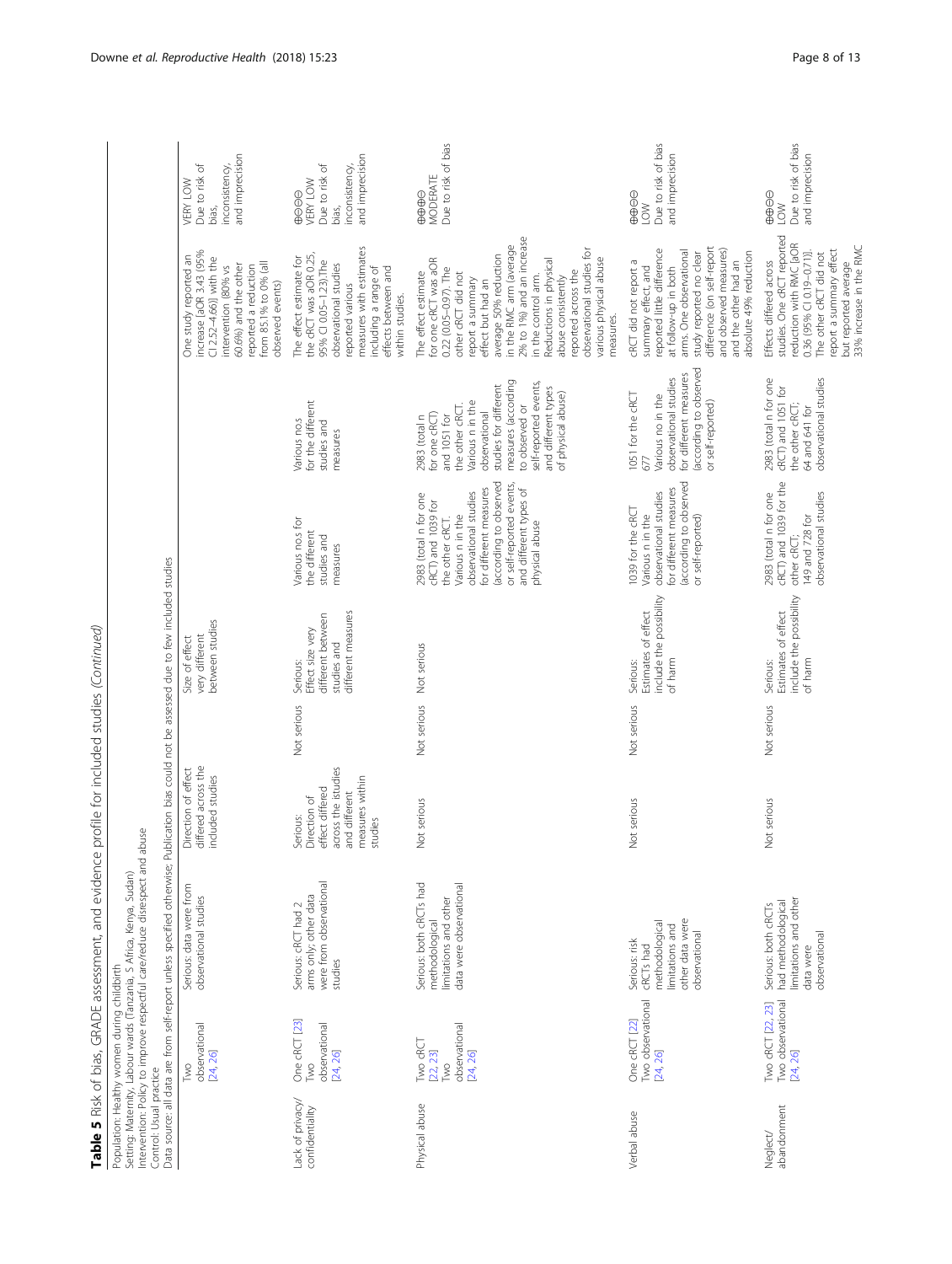| j<br>ţ<br>j                                     |
|-------------------------------------------------|
| :                                               |
|                                                 |
| ;<br>)<br>$\frac{1}{2}$<br>ī                    |
| .<br>האמר<br>֖֖֖֖֚֚֚֚֚֚֬                        |
| $\overline{\phantom{a}}$                        |
| $500 - 100$                                     |
| i<br>j<br>j                                     |
| j<br>)<br>l<br>$\mathbf{r}$<br>ĺ<br>l<br>l<br>١ |
| $\frac{1}{2}$                                   |
| j<br>í<br>ı<br>١                                |
| <br> <br> <br>I<br>ī<br>ı                       |

|                                                  | לא ביו המוני המוני המוני המוני המוני המוני המוני המוני המוני המוני המוני המוני המוני המוני המוני המוני המוני ה |                                                                                                                                                                                                                                                                                                                                                                                                                                                                                                                                                             |                                                                              |             |                                                                       |                                                                                                       |                                                      | arm (from 12% to 16%).                                                                                                                                                                                                                                                                                                                                                                                                     |                                                                                     |
|--------------------------------------------------|----------------------------------------------------------------------------------------------------------------|-------------------------------------------------------------------------------------------------------------------------------------------------------------------------------------------------------------------------------------------------------------------------------------------------------------------------------------------------------------------------------------------------------------------------------------------------------------------------------------------------------------------------------------------------------------|------------------------------------------------------------------------------|-------------|-----------------------------------------------------------------------|-------------------------------------------------------------------------------------------------------|------------------------------------------------------|----------------------------------------------------------------------------------------------------------------------------------------------------------------------------------------------------------------------------------------------------------------------------------------------------------------------------------------------------------------------------------------------------------------------------|-------------------------------------------------------------------------------------|
|                                                  |                                                                                                                |                                                                                                                                                                                                                                                                                                                                                                                                                                                                                                                                                             |                                                                              |             |                                                                       |                                                                                                       |                                                      | One observational study<br>had no clear difference.<br>had a 38% absolute<br>decrease. The other                                                                                                                                                                                                                                                                                                                           |                                                                                     |
| Non-dignified<br>care                            | One observational<br>One cRCT [23]<br>$[24]$                                                                   | only; other data were from<br>Serious: cRCT had 2 arms<br>an observational study                                                                                                                                                                                                                                                                                                                                                                                                                                                                            | Not serious                                                                  | Not serious | include the possibility<br>Estimates of effect<br>of harm<br>Serious: | 149 (observational)<br>2983 (total n for<br>one cRCT)                                                 | 64 (observational)<br>2983 (total n for<br>one cRCT) | showed reductions from<br>(95% CI 0.30-1.12)]. The<br>difference but direction<br>introduce themselves).<br>The cRCT showed no<br>submeasures of non-<br>told where to go in<br>reduction [aOR 0.58<br>observational study<br>RMC arm (observed<br>in 8/9 ranged from<br>events); reductions<br>AN ward) to 81.3%<br>13.5% (mother not<br>dignified care with<br>of effect favoured<br>provider did not<br>baseline in 8/9 | Due to risk of bias<br>and imprecision<br>$\oplus \oplus \oplus$<br>LOW             |
| Detention                                        | Two observational<br>[24, 26]                                                                                  | from observational<br>Serious: data were<br>studies                                                                                                                                                                                                                                                                                                                                                                                                                                                                                                         | effect across the<br>Serious:<br>The direction of<br>two studies<br>differed | Not serious | include the possibility<br>Estimates of effect<br>Serious:<br>of harm | 149 and 728                                                                                           | 64 and 641                                           | the other study showed<br>One study showed an<br>an increase [aOR 1.28<br>decrease of 1% and<br>$(95% \text{ C}10.93 - 1.76)]$<br>absolute                                                                                                                                                                                                                                                                                 | Due to risk of bias,<br>inconsistencyand<br>imprecision<br>VERY LOW<br>$\theta$ eee |
| Clinical outcomes<br>waginal trauma<br>Perineal/ | One cRCT [22]                                                                                                  | observational study<br>Serious: data from                                                                                                                                                                                                                                                                                                                                                                                                                                                                                                                   | Not serious                                                                  | Not serious | only one study<br>Serious:                                            | 1039                                                                                                  | 1051                                                 | reduction in episiotomy<br>at follow up (mean rate<br>of 21% at RMC sites vs<br>This study showed a<br>39% at control sites;<br>$P = 0.02$                                                                                                                                                                                                                                                                                 | Due to risk of bias<br>and inconsistency<br>$\theta$<br>LOW                         |
| Notes on grading of Risk of Bias                 |                                                                                                                | Moderate: This research provides a good indication of the likely effect. The likelihood that the effect will be substantially different <sup>1</sup> is moderate<br>High: This research provides a very good indication of the likely effect. The likelihood that the effect will be substantially different <sup>†</sup> is low<br>Low. This research provides some indication of the likely effect. However, the likelihood that it will be substantially different is high<br>Very low: This research does not provide a reliable indication of the lil- |                                                                              |             |                                                                       | kely effect. The likelihood that the effect will be substantially different <sup>†</sup> is very high |                                                      |                                                                                                                                                                                                                                                                                                                                                                                                                            |                                                                                     |

Notes on grading of Risk of Bias<br>All of the observational studies were assessed as having 'serious risk' of bias, due to lack of allocation concelment and blinding, lack of randomization, and use of self-report measures fo All of the observational studies were assessed as having 'serious risk' of bias, due to lack of allocation concealment and blinding, lack of randomization, and use of self-report measures for some or all outcomes. Both cluster-RCTs were also assessed as having 'serious risk' of bias, due to lack of allocation concealment and blinding, and use of self-report measures for some outcomes. The RCTs were only downgraded one level for these issues as the nature of the intervention usually involved staff and/or service users in active participation, so they could not be blinded to allocation, and self-report is the only way of assessing if women

experienced their care as respectful or not. Blinding of data collectors/analysts was not discussed in any of the included studies 1Assessment of risk of bias: All of the observational studies were assessed as having 'serious risk' of bias, due to lack of allocation concealment and blinding, lack of randomization, and use of self-report measures for some or all outcomes. Both cluster-RCTs were also assessed as having 'serious risk' of bias, due to lack of allocation concealment and blinding, and use of self-report measures for some outcomes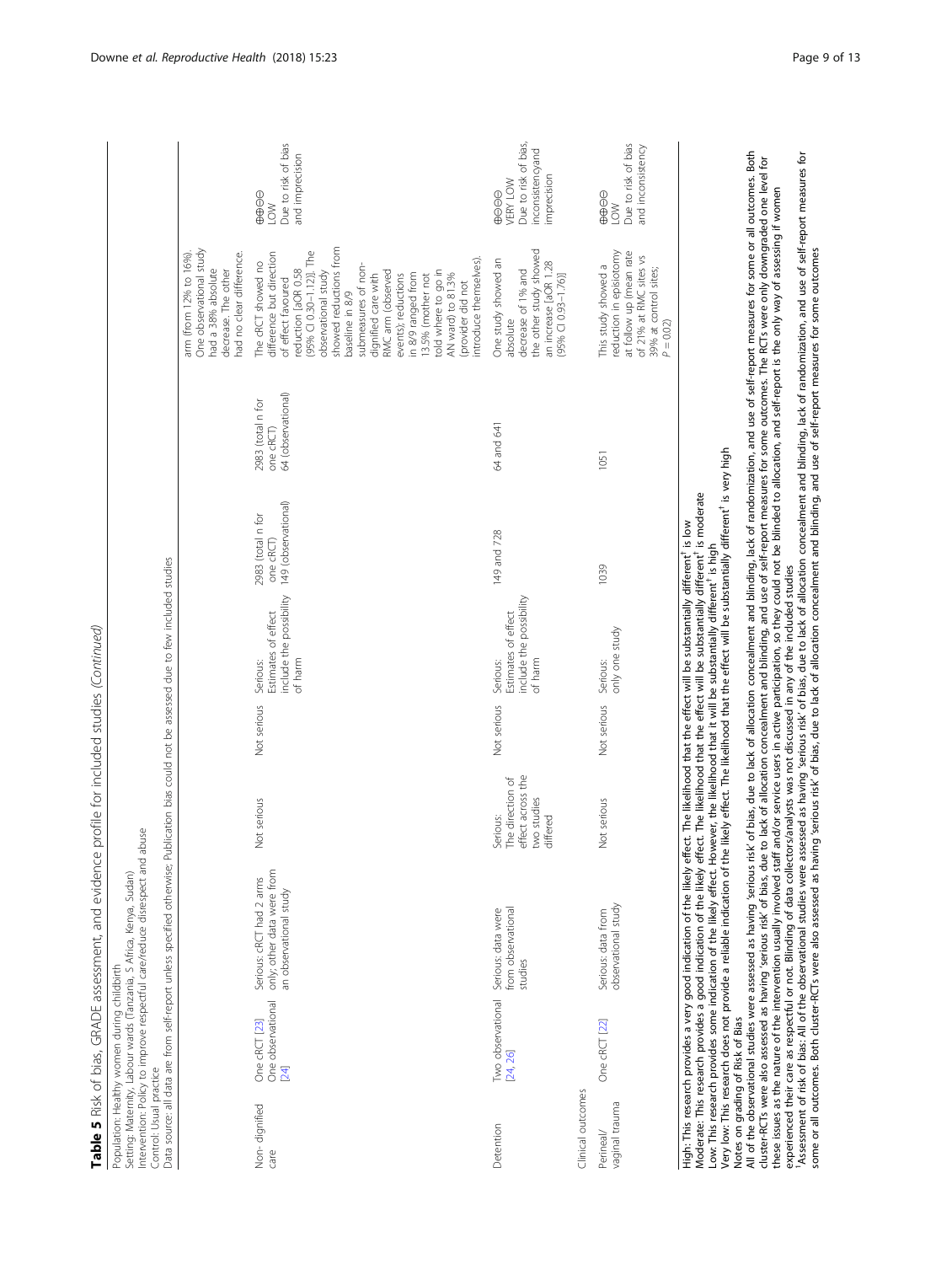#### Experience of mistreatment

One c-RCT [[23\]](#page-12-0) and two before/after studies (reported in three papers) [[24](#page-12-0)–[26](#page-12-0)] presented overall measures of any mistreatment or abuse. The resulting moderate certainty evidence from the cluster-RCT suggests that RMC probably reduces experiences of disrespectful or abusive care by about two-thirds (approx. 3000 participants; aOR 0.34, 95% CI 0.21–0.57). Observational data from the other two studies are consistent with the cRCT, with an estimated 40% relative reduction in any disrespectful or abusive care after the RMC policy introduction in one study (aOR of 0.6; 95% CI 0.4–0.8; absolute rates of 20.1% vs 13.2%) and an absolute 52% reduction in another, from 70% to 18%).

In terms of specific attitudes and behaviours, moderate certainty evidence from four studies (2 c-RCTs and 2 before/after studies) suggests that RMC policies probably reduce physical abuse. One c-RCT [\[22](#page-12-0)] reported a reduction in physical abuse in the intervention arm from a baseline average of 2% to 1% at follow-up and an increase in the control arm from a baseline average of 3% to 4% over the same time period (number of participants was not stated). The other c-RCT (approx. 3000 participants) reported an aOR of 0.22 (95% CI 0.05– 0.97) [\[23](#page-12-0)]. One before/after study found that observed physical abuse reduced from 3.5% before the RMC intervention (677 participants) to 0.4% afterwards (523 participants) [[26\]](#page-12-0) and the other reported a reduction in observed use of fundal pressure from 3.4% before (208 participants) to 0.2% after (459 participants), and in 'episiotomy without anesthesia' of 4.3% before to 0% after [\[27](#page-12-0)].

Evidence on other components of disrespectful care were all graded low certainty, including evidence suggesting a reduction in non-dignified care (1 cRCT, approx. 3000 women; aOR 0.58, 95% 0.30–1.12) [\[23](#page-12-0)]. This cRCT evidence is supported by a before/after study that found large reductions in various aspects of nondignified care (such as the provider not introducing herself to the mother, failure to provide a clean bed for the mother, and mother not being cleaned after birth) [[24\]](#page-12-0). Findings from four studies (2 cluster-RCTs, and 2 before/after studies) suggest that RMC interventions may reduce *neglect and abandonment*: one cluster-RCT found a 64% reduction (approx. 3000 participants; aOR 0.36, 95% CI 0.19–0.71) [[23](#page-12-0)], the other cluster-RCT reported an increase from 12% to 16%, while the observational studies found no clear difference.

Low-certainty evidence based on three studies (1 cluster-RCT, and 2 before/after study) was also contradictory for effects on verbal abuse. The estimates of effect in two studies included the possibility of increase, while the third study showed an absolute reduction of 49%. Similar uncertainty limits the findings on *lack of*  privacy in one cRCT [[23\]](#page-12-0) and two before/after studies [[24](#page-12-0)–[26](#page-12-0)]. Various measures and inconsistent findings were reported, especially when the effects were measured over time.

Evidence on non-consented care and detention (keeping women at the facility against their will) was of very low certainty, with the two included studies showing effects in opposite directions.

# Clinical outcomes

Episiotomy was reported in one small study [\[22\]](#page-12-0) and the findings suggest that RMC interventions may reduce episiotomy by an average 13% (from 34% to 21%) in the RMC policy arm of this study and an average 1% (from 40% to 39%) in the control arm. However, this was graded as low-certainty evidence. The review found no evidence on mode of birth, length of labour, maternal use of pain relief, perinatal hypoxia-ischaemia or perinatal mortality.

# **Discussion**

Data from the five studies that met our inclusion criteria suggested that, with moderate certainty, multi-component RMC policies could increase women's experiences of good quality care and of respectful care, and reduce experiences of disrespectful or abusive behaviours by staff, and of physical abuse. The evidence on reductions non-dignified care, lack of privacy, verbal abuse, neglect and abandonment, and reduction in episiotomy rates was less certain. There did not appear to be any difference in reports of satisfaction, but this finding was also graded as low certainty.

To date, there appear to be few well-designed, adequately powered controlled studies that have examined the impact of a policy for increasing RMC, either as a single component or package of measures, for women during labour and childbirth. Given that recognition of the nature and prevalence of disrespectful maternity care is relatively recent, this is probably not surprising. Our review is limited by the relatively high risk of bias in the included studies, partly due to the fact that only two were randomized trials, one of which included only two sites, and many of the pre-specified outcomes were not captured in these studies. The data also only represent one region of the world, and the interventions under comparison were highly heterogeneous. It was surprising that no studies were located from regions of the world other than Africa. It is possible that intervention studies in this area are framed differently (as, for example, 'humanised care'). As noted above, we decided not to include interventions using this terminology, as such studies tend to be focused on reducing specific interventions, or introducing specific models of care, like midwifery led schemes. This omission could be a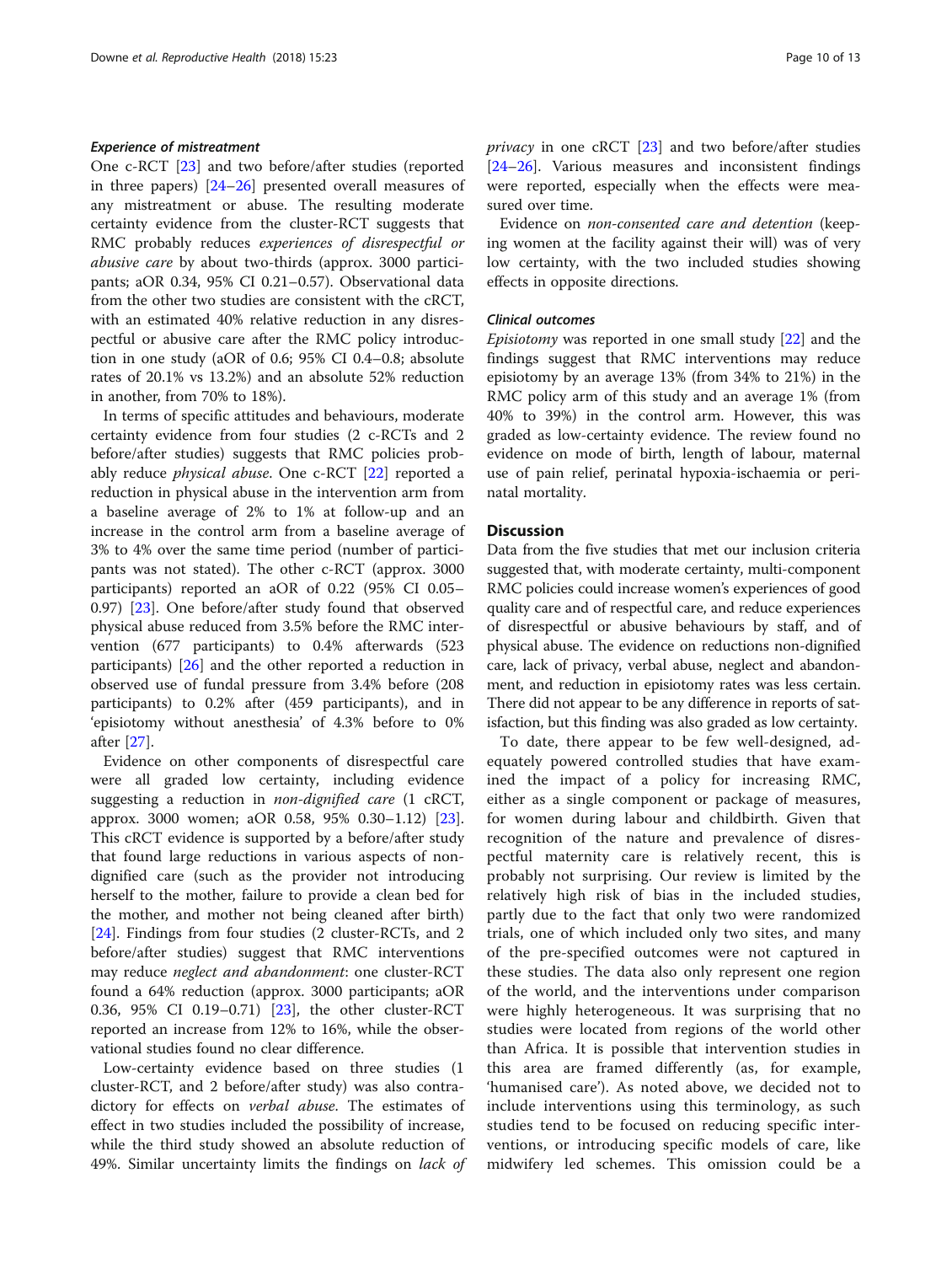limitation of the study. However, over 8000 women are included at baseline, and over 7500 at the endpoints, and the findings of the RCT's are generally reinforced by the observational data. It is uncommon to have so much data from low-resource settings, and the consistent direction of effect across most of the findings suggest that, even if the package of interventions varied, the multi-component design of the studies, targeted across whole health systems, was effective for at least some outcomes.

As in the analysis of survey data reported by Reis et al. [[17\]](#page-12-0), and the model of Jones et al. [\[28](#page-12-0)], the findings suggest that intervention programmes need to pay attention to the interconnectivity between the local community, the culture of the local institution, and the socio-cultural context in which both operate. Staff, as well as service users, can be affected by bullying, and disrespect [\[29](#page-12-0)]. This can include horizontal and vertical abuse at work and at home, especially in parallel with gender issues [[30\]](#page-12-0). For staff to be enabled to enact respectful care, they must be in a system in which they, too, are respected, properly and promptly paid, able to do their job well, and where they have access to supplies, clean water, wellmaintained equipment, and the potential for updating and development.

Interventions that take account of the needs of the local community, staff, service users, and the service are expensive, difficult to control for, and require authentic commitment and buy in from managerial staff, funders, and local politicians. Often such interventions need time to become fully integrated, but this also means that staff turnover and political changes can remove the people and resources that were originally committed to support the project. Issues of long-term sustainability require prolonged engagement of those intending to implement change. Despite these complications, the studies included in this review do suggest that simple elements in a package of interventions across dynamic systems of maternity care could increase women's sense of respectful care, and of care quality, and could reduce incidences of disrespect and abuse (especially physical abuse, and high rates of episiotomy) on the basis of objective observation. The lack of effect on satisfaction is probably due to the fact that women's reports of being satisfied are often highly skewed toward the positive, and depend on their prior expectations [[31\]](#page-12-0).

Qualitative research on respectful care suggests that multiple components are more likely to be effective [\[19](#page-12-0)]. Taken as a whole, the interventions used in included studies suggest the need for a shift in values, attitudes and beliefs, and for consistent messages and support across the whole system of care, from the local community, to front line care providers (doctors, midwives,

nurses), senior professional and managerial staff, and administrators. Components ranged from caring for the carers (including making sure staff had access to tea and toast in recognition of their inability to leave the ward during a shift due to workload) to the hosting of Respectful Care Workshops, and provision of mentorship, and dispute resolution.

To ensure that RMC policies can be maximally effective in the future, policymakers and maternity service funders should ensure that infrastructure deficiencies leading to disrespectful care (e.g. state or absence of toilets and washing facilities, lack of privacy, overcrowded birth spaces) are addressed. However, such improvements require resources and time, depending on existing infrastructure and resources, and this should not inhibit the promotion and progressive rapid realization of respectful, dignified, woman-centered care for all women in terms of day to day service provision, within the context of a human rights-based approach to reducing maternal mortality and morbidity [\[32](#page-12-0)]. As the drivers and types of mistreatment and abuse will vary across settings, these rapid implementation schemes should ensure that local factors are clearly identified through communication with women and women's groups in their setting/s. RMC interventions should then be tailored to addressing them among all stakeholders to optimize implementation.

Steps that can be taken very quickly at a strategic level include the development and integration of written, upto-date standards and benchmarks for RMC that clearly define goals, operational plans and monitoring mechanisms policymakers, in collaboration with local services and communities. This work should be initiated and supported by local policy makers and maternity service funders and providers, with local birth activist groups, where they exist. Protocols for RMC and accountability mechanisms for redress in the event of mistreatment or violations, and of informed consent procedures, should be reviewed regularly. Mechanisms should be put in place to ensure that all women, and particularly those from disadvantaged backgrounds, are made aware of their right to respectful, dignified maternity care and of the process they need to use address complaints. This process should be simple, easily located, and culturally normative. It could, for example include service development and audit mechanisms that integrate women's feedback, and ensures response to complaints.

Although the search strategy for this review did not explicitly include studies where respectful care policies were targeted at specific marginalized groups, RMC policies should recognize local contexts in which subgroups of women may be at particular risk of mistreatment, including those groups with special needs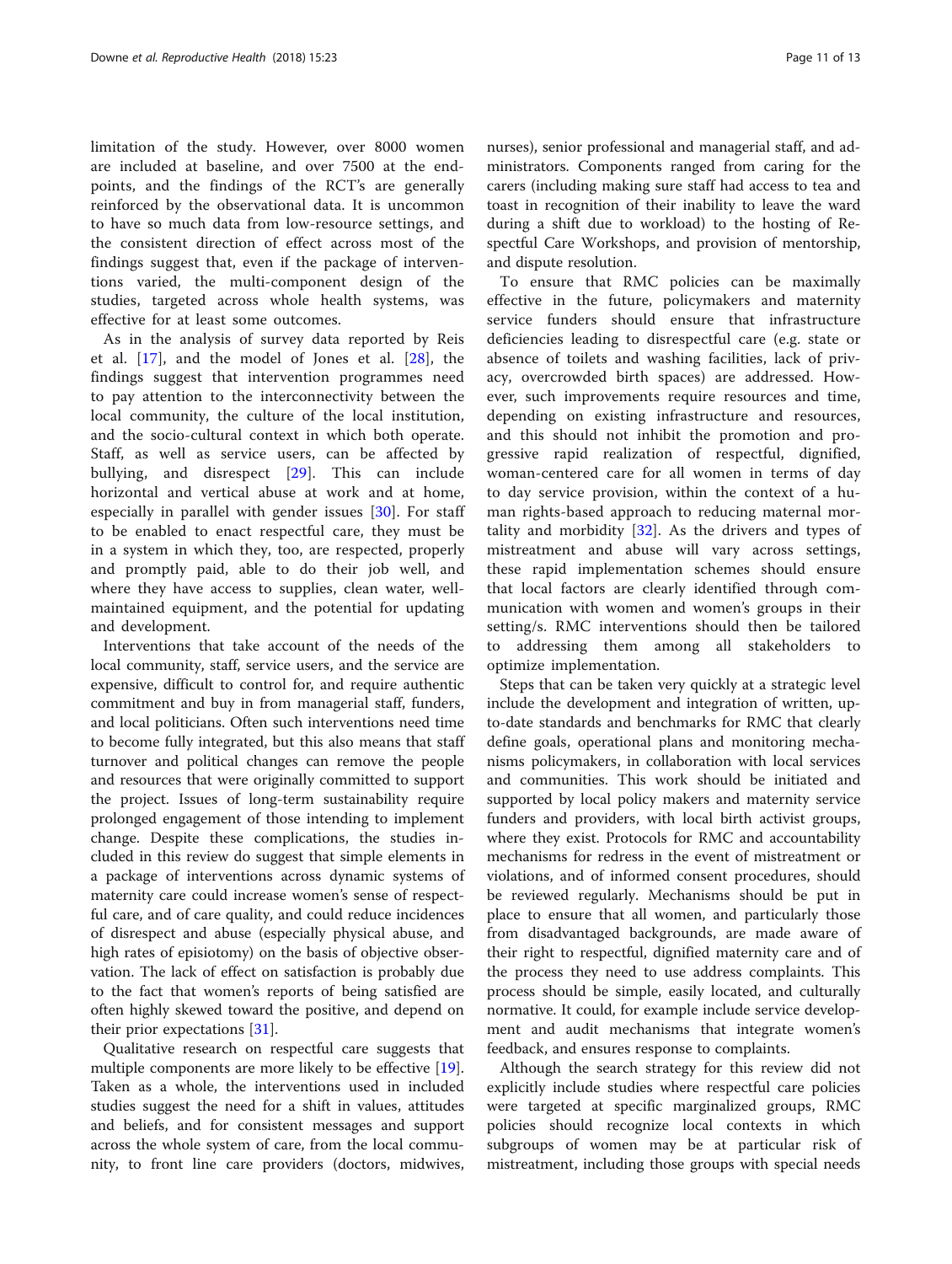<span id="page-11-0"></span>(e.g. poor awareness of their rights, and language difficulties), and ensure that RMC strategies increase levels of respectful care and equity for these women and families. Interest is also growing in the concept of respectful care for the newborn. Along with respectful care for family and friends of those using maternity services, this would be a valuable area for a review in future, as more intervention studies are published in these areas.

Policymakers should be aware that shifts in health system infrastructure, such as reorganization of staffing, or increasing workloads, could disrupt implementation. Any infrastructural changes need close monitoring to ensure and evaluate the feasibility and sustainability of RMC practices.

Current and new initiatives to implement respectful care should be formally evaluated, as a minimum with audit and/or service evaluation techniques, but ideally through controlled designs that can also allow for assessment of effects over time, such as stepped wedge designs, with or without internal action research cycles to take account of local conditions. New studies could also assess the best RMC indicators, in terms of validity and responsiveness in clinical settings, and optional implementation techniques in different kinds of settings. Ultimately, it would be important to assess the impact of increasing RMC on substantive maternal and perinatal birth outcomes, and on longer-term health and wellbeing.

# Conclusion

Despite the relative paucity of evidence to date, this review indicates that implementing multi-factored policies and practices to increase respectful care can be successful in low resource settings. This requires a visible, sustained, and participatory intervention process, with committed facility leadership, management support, and staff engagement. It is still unclear precisely which elements of a package of RMC implementation might be most successful, and most sustained over time. However, it is important to move ahead rapidly with implementation to ensure that the human rights of women, families and newborns are not violated. Studies that incorporate flexible but rigorous controlled designs, such as stepwedge implementation research, or, at the basic level, audit and service evaluation, should be undertaken alongside a widespread implementation process. Documentation of successful RMC programmes can then inform the development of guidelines and protocols for better quality maternity care in different settings.

#### Acknowledgements

The authors are grateful to the WHO guideline Steering group for their contributions to the development of the research objectives.

#### Funding

This work was commissioned to the University of Central Lancashire, UK by the UNDP/UNFPA/UNICEF/WHO/World Bank Special Programme of Research, Development and Research Training in Human Reproduction (HRP), Department of Reproductive Health and Research, World Health Organization, Switzerland as part of the evidence base preparation for the WHO recommendations on intrapartum care. The development of the WHO recommendations on intrapartum care was financially supported by USAID. OTO is a paid staff member of the Department of Reproductive Health and Research, World Health Organization and TAL is a consultant employed on contract to this department. SD and KF are members of Research in Childbirth and Health (ReaCH) group, University of Central Lancashire, UK. The manuscript represents the views of the named authors only.

#### Availability of data and materials

All data generated or analysed during this study are included in this published article.

#### Authors' contributions

SD performed the search, contributed to study selection, quality assessment, and grading and interpretation of the evidence, and wrote the first draft of the manuscript; TAL contributed to quality assessment, grading and interpretation of the evidence and drafting of the manuscript; KF contributed to study selection and drafting of the manuscript; and OTO contributed to study selection and drafting of the manuscript. All authors reviewed and approved the final version.

#### Ethics approval and consent to participate Not applicable.

Consent for publication Not applicable.

#### Competing interests

The authors declare that they have no competing interests.

## Publisher's Note

Springer Nature remains neutral with regard to jurisdictional claims in published maps and institutional affiliations.

#### Author details

<sup>1</sup> Brook Building, University of Central Lancashire, Preston, UK. <sup>2</sup> UNDP/UNFPA/ UNICEF/WHO/World Bank Special Programme of Research, Development and Research Training in Human Reproduction (HRP), Department of Reproductive Health and Research, World Health Organization, 20 Avenue Appia, 1211 Geneva, Switzerland.

## Received: 2 December 2017 Accepted: 24 January 2018 Published online: 06 February 2018

#### References

- 1. United Nations. International Human Rights Law. Available from: [http://](http://www.ohchr.org/EN/ProfessionalInterest/Pages/InternationalLaw.aspx) [www.ohchr.org/EN/ProfessionalInterest/Pages/InternationalLaw.aspx.](http://www.ohchr.org/EN/ProfessionalInterest/Pages/InternationalLaw.aspx) Accessed 27 Jan 2018.
- Bowser D, Hill K. Exploring evidence for disrespect and abuse in facilitybased childbirth report of a landscape analysis 2010. [http://www.](http://www.tractionproject.org/sites/default/files/Respectful_Care_at_Birth_9-20-101_Final.pdf) [tractionproject.org/sites/default/files/Respectful\\_Care\\_at\\_Birth\\_9-20-101\\_](http://www.tractionproject.org/sites/default/files/Respectful_Care_at_Birth_9-20-101_Final.pdf) [Final.pdf.](http://www.tractionproject.org/sites/default/files/Respectful_Care_at_Birth_9-20-101_Final.pdf) Accessed 27 Jan 2018.
- 3. Bohren MA, Hunter EC, Munthe-Kaas HM, Souza JP, Vogel JP, Gulmezoglu AM. Facilitators and barriers to facility-based delivery in low- and middleincome countries: a qualitative evidence synthesis. Reprod Health. 2014; 11(1):71.
- 4. McMahon SA, George AS, Chebet JJ, Mosha IH, Mpembeni RN, Winch PJ. Experiences of and responses to disrespectful maternity care and abuse during childbirth; a qualitative study with women and men in Morogoro region, Tanzania. BMC Pregnancy Childbirth. 2014:14(268).
- 5. Bohren MA, Vogel JP, Hunter EC, Lutsiv O, Makh SK, Souza JP, et al. The mistreatment of women during childbirth in health facilities globally: a mixed-methods systematic review. PLoS Med. 2015;12(6).
- 6. Family Care International. Care-seeking during pregnancy, delivery and the postpartum period: a study in Homa Bay and Migori districts. The Skilled